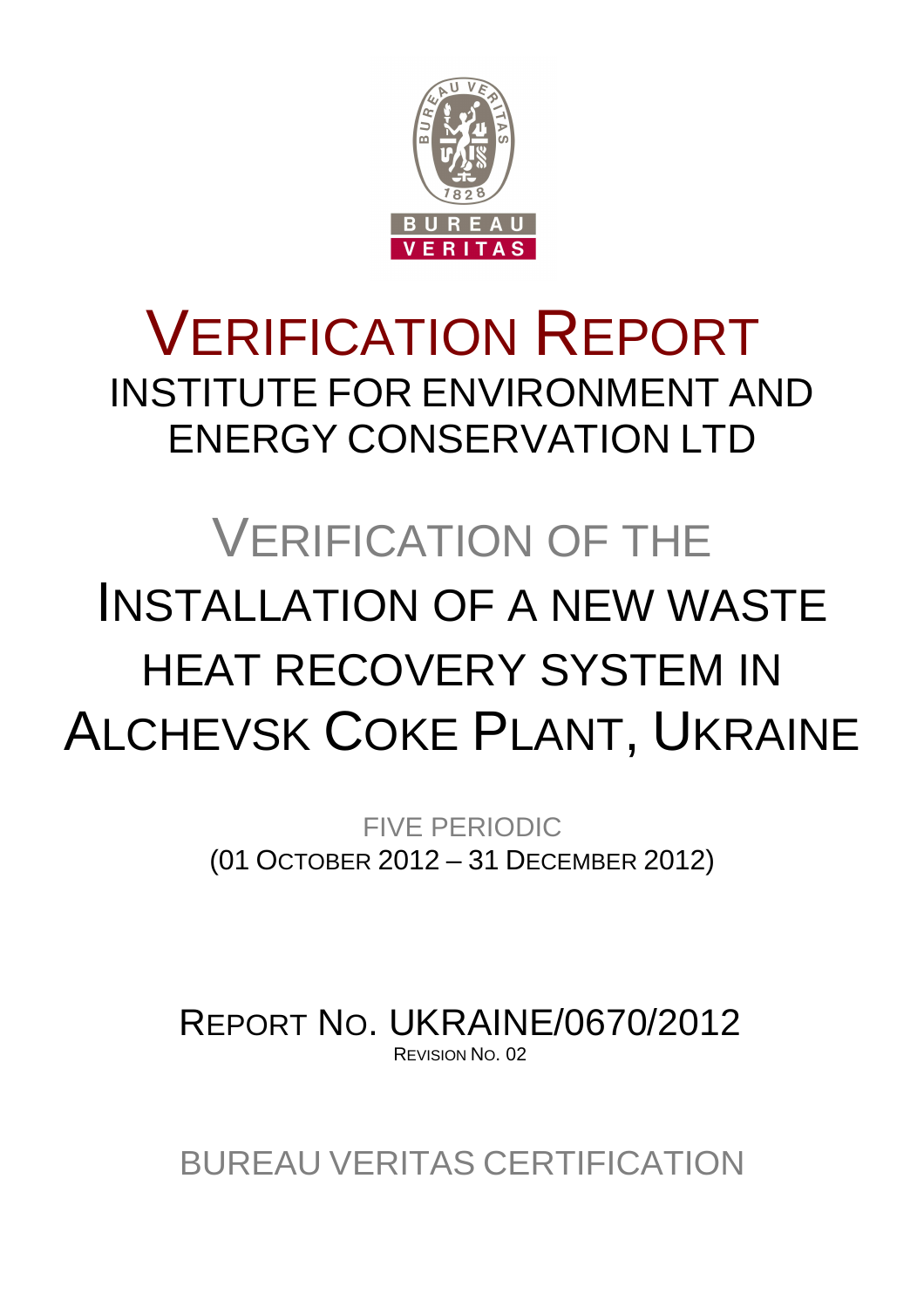

| Date of first issue:<br>11/02/2013                                                                                                                                       | Organizational unit:<br><b>Bureau Veritas Certification</b><br><b>Holding SAS</b>                                                                                                                                                                                                                                                                                                                                                                                                                                                                                                                                                                                                       |
|--------------------------------------------------------------------------------------------------------------------------------------------------------------------------|-----------------------------------------------------------------------------------------------------------------------------------------------------------------------------------------------------------------------------------------------------------------------------------------------------------------------------------------------------------------------------------------------------------------------------------------------------------------------------------------------------------------------------------------------------------------------------------------------------------------------------------------------------------------------------------------|
| Client:<br>Institute for Environment and<br><b>Energy Conservation</b>                                                                                                   | Client ref.:<br>Vasyl Vovchak                                                                                                                                                                                                                                                                                                                                                                                                                                                                                                                                                                                                                                                           |
| Summary:<br>country criteria.                                                                                                                                            | Bureau Veritas Certification has made the 5 periodic verification of the project "Installation of a new waste heat<br>recovery system in Alchevsk Coke Plant, Ukraine" project of Institute for Environment and Energy<br>Conservation, located in town Alchevsk, Lugansk region, Ukraine, and applying the methodology ACM0012<br>version 03.1, on the basis of UNFCCC criteria for the JI, as well as criteria given to provide for consistent<br>project operations, monitoring and reporting. UNFCCC criteria refer to Article 6 of the Kyoto Protocol, the JI<br>rules and modalities and the subsequent decisions by the JI Supervisory Committee, as well as the host            |
|                                                                                                                                                                          | The verification scope is defined as a periodic independent review and ex post determination by the Accredited<br>Entity of the monitored reductions in GHG emissions during defined verification period, and consisted of the<br>following three phases: i) desk review of the monitoring report against project design and the baseline and<br>monitoring plan; ii) follow-up interviews with project stakeholders; iii) resolution of outstanding issues and the<br>issuance of the final verification report and opinion. The overall verification, from Contract Review to<br>Verification Report & Opinion, was conducted using Bureau Veritas Certification internal procedures. |
| Actions Requests (CL, CAR and FAR), presented in Appendix A.                                                                                                             | The first output of the verification process is a list of Clarification, Corrective Actions Requests, Forward                                                                                                                                                                                                                                                                                                                                                                                                                                                                                                                                                                           |
|                                                                                                                                                                          | In summary, Bureau Veritas Certification confirms that the project is implemented as per determined changes.<br>Installed equipment being essential for generating emission reduction runs reliably and is calibrated<br>appropriately. The monitoring system is in place and the project is generating GHG emission reductions. The<br>GHG emission reduction is calculated without material misstatements, and the ERUs issued totalize: 63050<br>tonnes of CO <sub>2</sub> equivalent for the monitoring period from 01/10/2012 to 31/12/2012.                                                                                                                                       |
|                                                                                                                                                                          | Our opinion relates to the project's GHG emissions and resulting GHG emission reductions reported and<br>related to the approved project baseline and monitoring, and its associated documents.                                                                                                                                                                                                                                                                                                                                                                                                                                                                                         |
| Report No.:<br>Subject Group:<br>UKRAINE-ver/0670/2012<br>JI                                                                                                             |                                                                                                                                                                                                                                                                                                                                                                                                                                                                                                                                                                                                                                                                                         |
| Project title:<br>"Installation of a new waste heat recovery<br>system in Alchevsk Coke Plant, Ukraine"                                                                  |                                                                                                                                                                                                                                                                                                                                                                                                                                                                                                                                                                                                                                                                                         |
| Work carried out by:<br>Oleg Skoblyk - Team Leader, Lead Verifier<br>Rostislav Topchiy - Team Member, <i>y</i> erifier<br>Igor Alekseenko – Team Member, Specialist      |                                                                                                                                                                                                                                                                                                                                                                                                                                                                                                                                                                                                                                                                                         |
| Work reviewed by:<br>Ivan Sokolov - Internal Technical Reviewer<br>Oleg Papu - Technical expert/<br>Work approved by:<br>Ivan Sokolov - Operational Manger Certification | $\boxtimes$<br>No distribution without permission from the<br>Client or responsible organizational unit<br>Limited distribution                                                                                                                                                                                                                                                                                                                                                                                                                                                                                                                                                         |
| Date of this revision:<br>Rev. No.:<br>21/02/2013<br>02                                                                                                                  | Number of pages:<br>Unrestricted distribution                                                                                                                                                                                                                                                                                                                                                                                                                                                                                                                                                                                                                                           |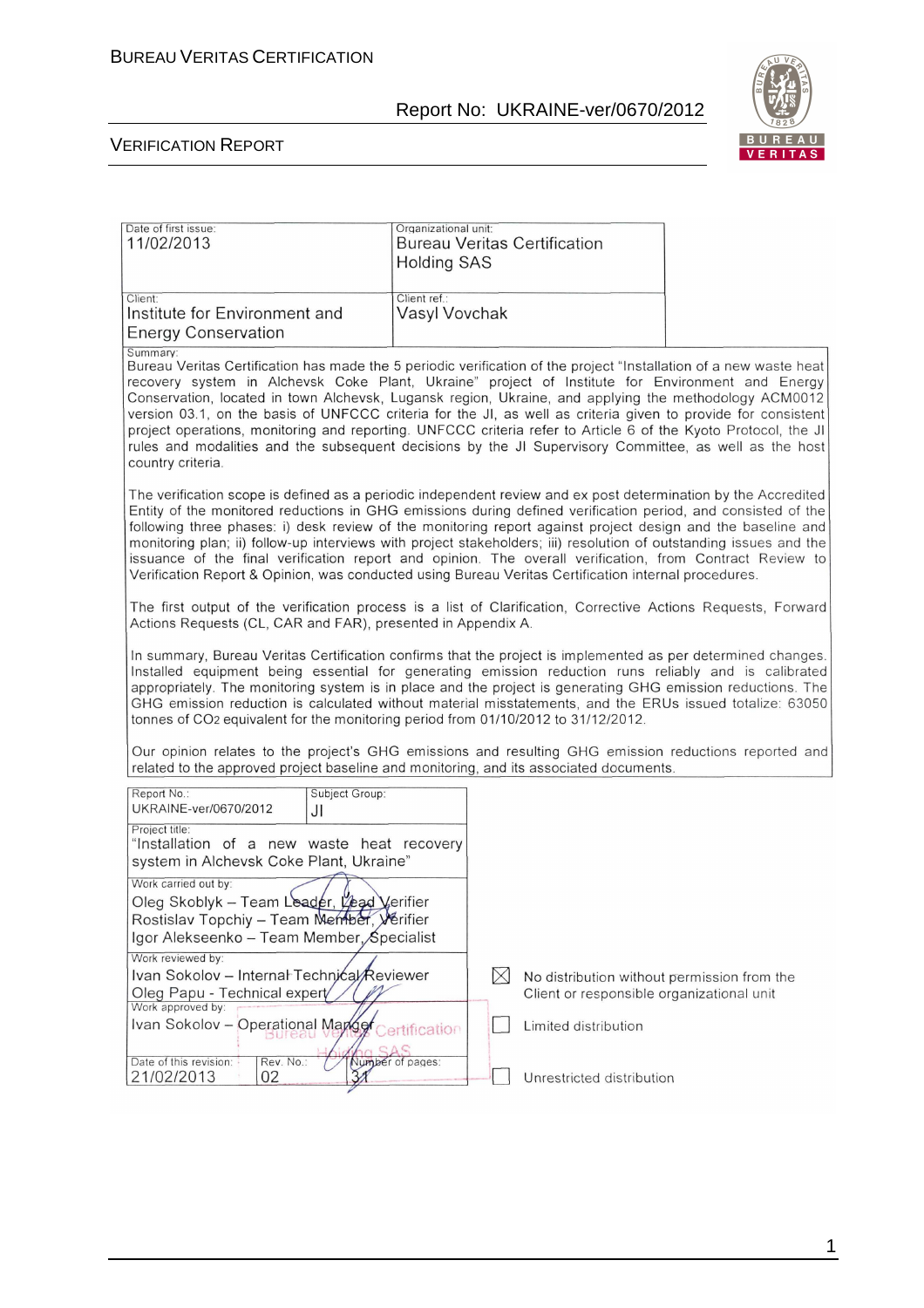

VERIFICATION REPORT

## **Table of Contents Page 2014** 1 INTRODUCTION ......................................................................................... 3 1.1 Objective 3 1.2 Scope 3 1.3 Verification Team 3 2 METHODOLOGY ........................................................................................ 4 2.1 Review of Documents 4 2.2 Follow-up Interviews 5 2.3 Resolution of Clarification, Corrective and Forward Action Requests 5 3 VERIFICATION CONCLUSIONS ............................................................ 6 3.1 Remaining issues and FARs from previous verifications 6 3.2 Project approval by Parties involved (90-91) 6 3.3 Project implementation (92-93) 6 3.4 Compliance of the monitoring plan with the monitoring methodology (94-98) 9 3.5 Revision of monitoring plan (99-100) Not applicable 11 3.6 Data management (101) 11 3.7 Verification regarding programmes of activities (102-110) Not applicable 13 4 VERIFICATION OPINION ....................................................................... 13 5 REFERENCES .......................................................................................... 15 APPENDIX A: VERIFICATION PROTOCOL ............................................................. 21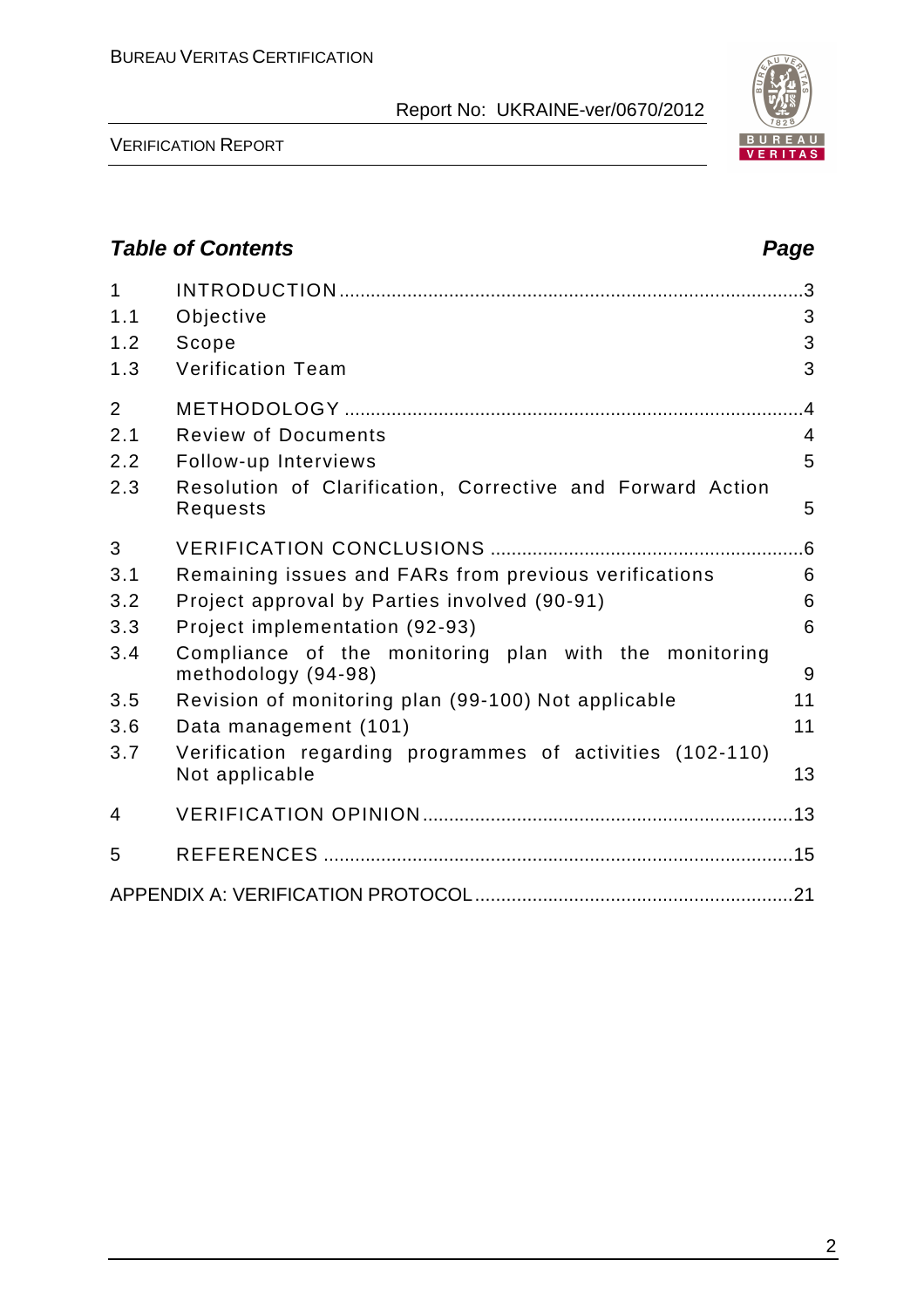

VERIFICATION REPORT

## **1 INTRODUCTION**

Institute for Environment and Energy Conservation has commissioned Bureau Veritas Certification to verify the emissions reductions of its JI project "Installation of a new waste heat recovery system in Alchevsk Coke Plant, Ukraine" (hereafter called "the project") at town Alchevsk, Lugansk region, Ukraine.

This report summarizes the findings of the verification of the project, performed on the basis of UNFCCC criteria, as well as criteria given to provide for consistent project operations, monitoring and reporting.

## **1.1 Objective**

Verification is the periodic independent review and ex post determination by the Accredited Independent Entity of the monitored reductions in GHG emissions during defined verification period.

The objective of verification can be divided in Initial Verification and Periodic Verification.

UNFCCC criteria refer to Article 6 of the Kyoto Protocol, the JI rules and modalities and the subsequent decisions by the JI Supervisory Committee, as well as the host country criteria.

## **1.2 Scope**

The verification scope is defined as an independent and objective review of the project design document, the project's baseline study, monitoring plan and monitoring report, and other relevant documents. The information in these documents is reviewed against Kyoto Protocol requirements, UNFCCC rules and associated interpretations.

The verification is not meant to provide any consulting towards the Client. However, stated requests for clarifications and/or corrective actions may provide input for improvement of the project monitoring towards reductions in the GHG emissions.

## **1.3 Verification Team**

The verification team consists of the following personnel:

Oleg Skoblyk Bureau Veritas Certification Team Leader, Climate Change Lead Verifier

Rostislav Topchiy Bureau Veritas Certification, Team Member, Climate Change Verifier

Igor Alekseenko

Bureau Veritas Certification, Team Member, Technical Specialist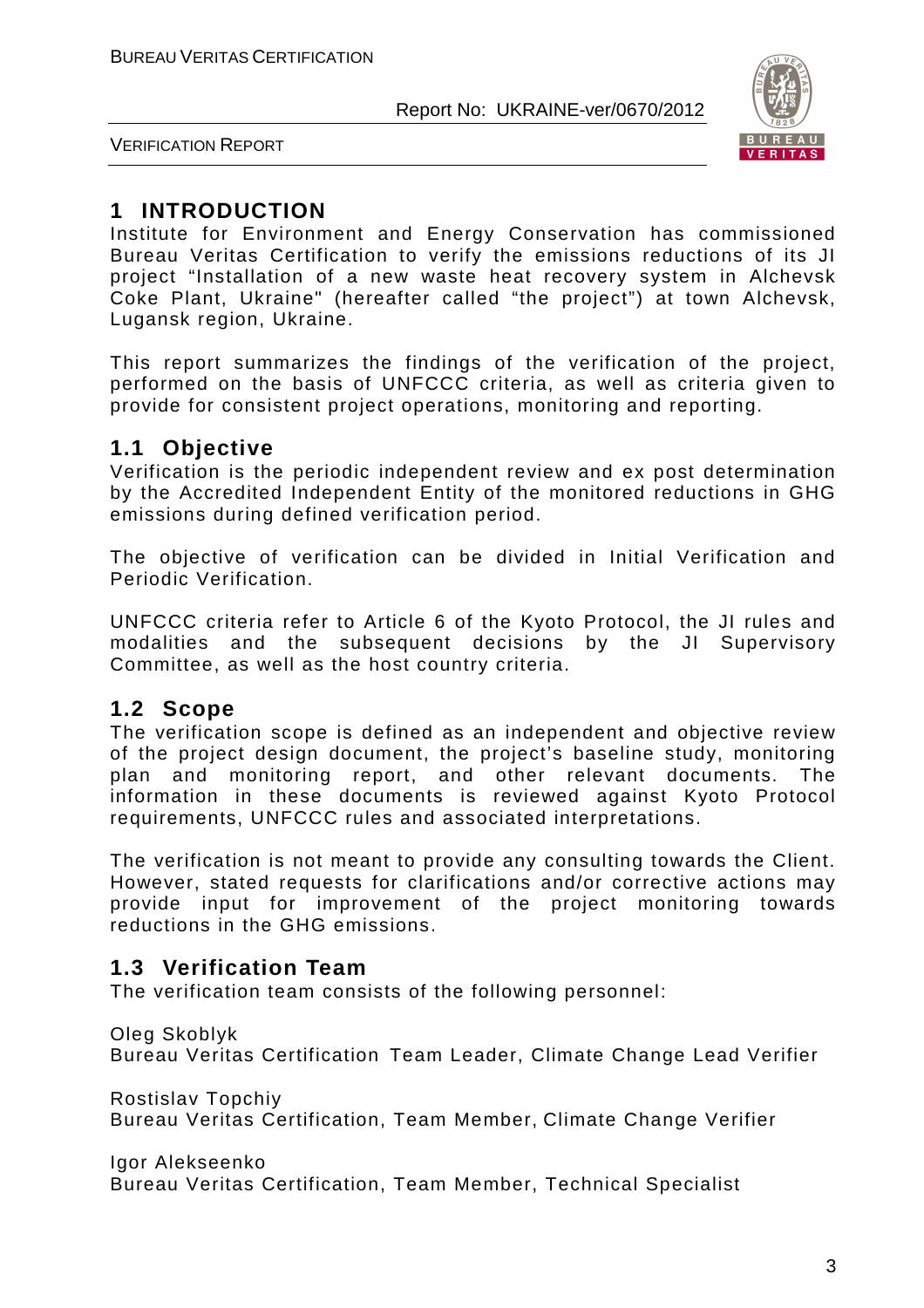

VERIFICATION REPORT

This verification report was reviewed by:

Ivan Sokolov Bureau Veritas Certification, Internal Technical Reviewer

Oleg Papu Bureau Veritas Certification, Technical expert

## **2 METHODOLOGY**

The overall verification, from Contract Review to Verification Report & Opinion, was conducted using Bureau Veritas Certification internal procedures.

In order to ensure transparency, a verification protocol was customized for the project, according to the version 01 of the Joint Implementation Determination and Verification Manual, issued by the Joint Implementation Supervisory Committee at its 19 meeting on 04/12/2009. The protocol shows, in a transparent manner, criteria (requirements), means of verification and the results from verifying the identified criteria. The verification protocol serves the following purposes:

- It organizes, details and clarifies the requirements a JI project is expected to meet;
- It ensures a transparent verification process where the verifier will document how a particular requirement has been verified and the result of the verification.

The completed verification protocol is enclosed in Appendix A to this report.

## **2.1 Review of Documents**

The Monitoring Report (MR) submitted by "Institute for Environment and Energy Conservation" and additional background documents related to the project design and baseline, i.e. country Law, Project Design Document (PDD), Approved CDM methodology and/or Guidance on criteria for baseline setting and monitoring, Host party criteria, Kyoto Protocol, Clarifications on Verification requirements to be checked by an Accredited Independent Entity were reviewed.

The verification findings presented in this report relate to the:

- Annual Monitoring report for the period 01/10/2012 31/12/2012 version 01 dated 15/01/2013 and Annual Monitoring report for the period 01/10/2012 – 31/12/2012 version 02 dated 05/02/2013;
- Project as described in the determined PDD.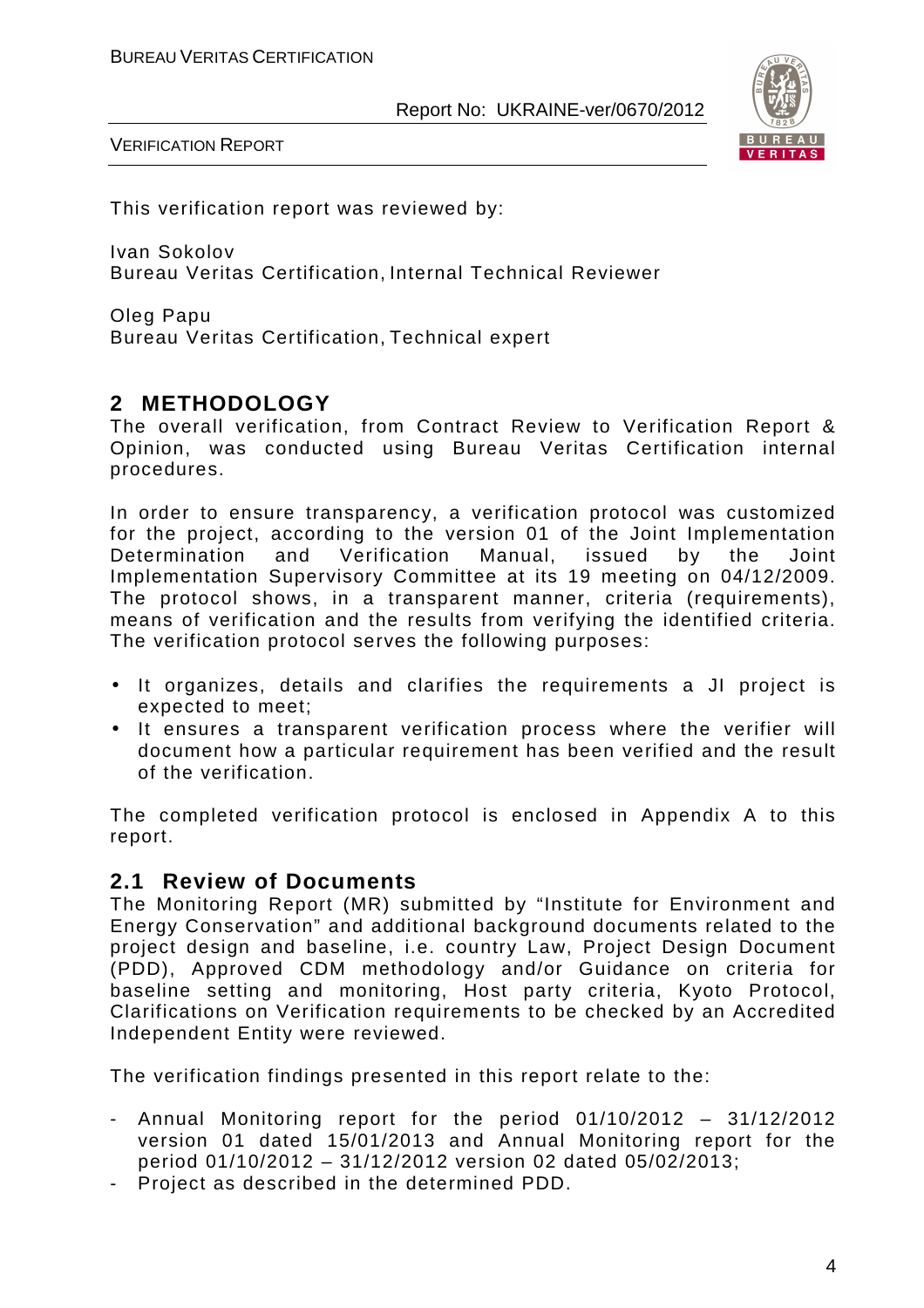

VERIFICATION REPORT

## **2.2 Follow-up Interviews**

On 31/01/2013 Bureau Veritas Certification performed on-site interviews with project stakeholders to confirm selected information and to resolve issues identified in the document review. Representatives of "Institute for Environment and Energy Conservation" and PJSC "ALCHEVSK BY-PRODUCT COKE PLANT" (PJSC "ALCHEVSKKOKS") were interviewed during site visit (see References for the list of interviewed persons). The main topics of the interviews are summarized in Table 1.

| Interviewed<br>organization                                    | <b>Interview topics</b>                                                                                                                                                                                                                                         |
|----------------------------------------------------------------|-----------------------------------------------------------------------------------------------------------------------------------------------------------------------------------------------------------------------------------------------------------------|
| <b>PJSC</b><br>"ALCHEVSKKOKS"                                  | Organizational structure.<br>Responsibilities and authorities.<br>Training of personnel.<br>Quality management procedures and technology.<br>Implementation of equipment (records).<br>Metering equipment control.<br>Metering record keeping system, database. |
| Institute for<br>Environment and<br><b>Energy Conservation</b> | Baseline methodology.<br>⋗<br>Monitoring plan.<br>Monitoring report.<br>⋗<br>Deviations from PDD.                                                                                                                                                               |

## **2.3 Resolution of Clarification, Corrective and Forward Action Requests**

The objective of this phase of the verification is to raise the requests for corrective actions and clarification and any other outstanding issues that needed to be clarified for Bureau Veritas Certification positive conclusion on the GHG emission reduction calculation.

If the Verification Team, in assessing the monitoring report and supporting documents, identifies issues that need to be corrected, clarified or improved with regard to the monitoring requirements, it should raise these issues and inform the project participants of these issues in the form of:

(a) Corrective action request (CAR), requesting the project participants to correct a mistake that is not in accordance with the monitoring plan;

(b) Clarification request (CL), requesting the project participants to provide additional information for the Verification Team to assess compliance with the monitoring plan;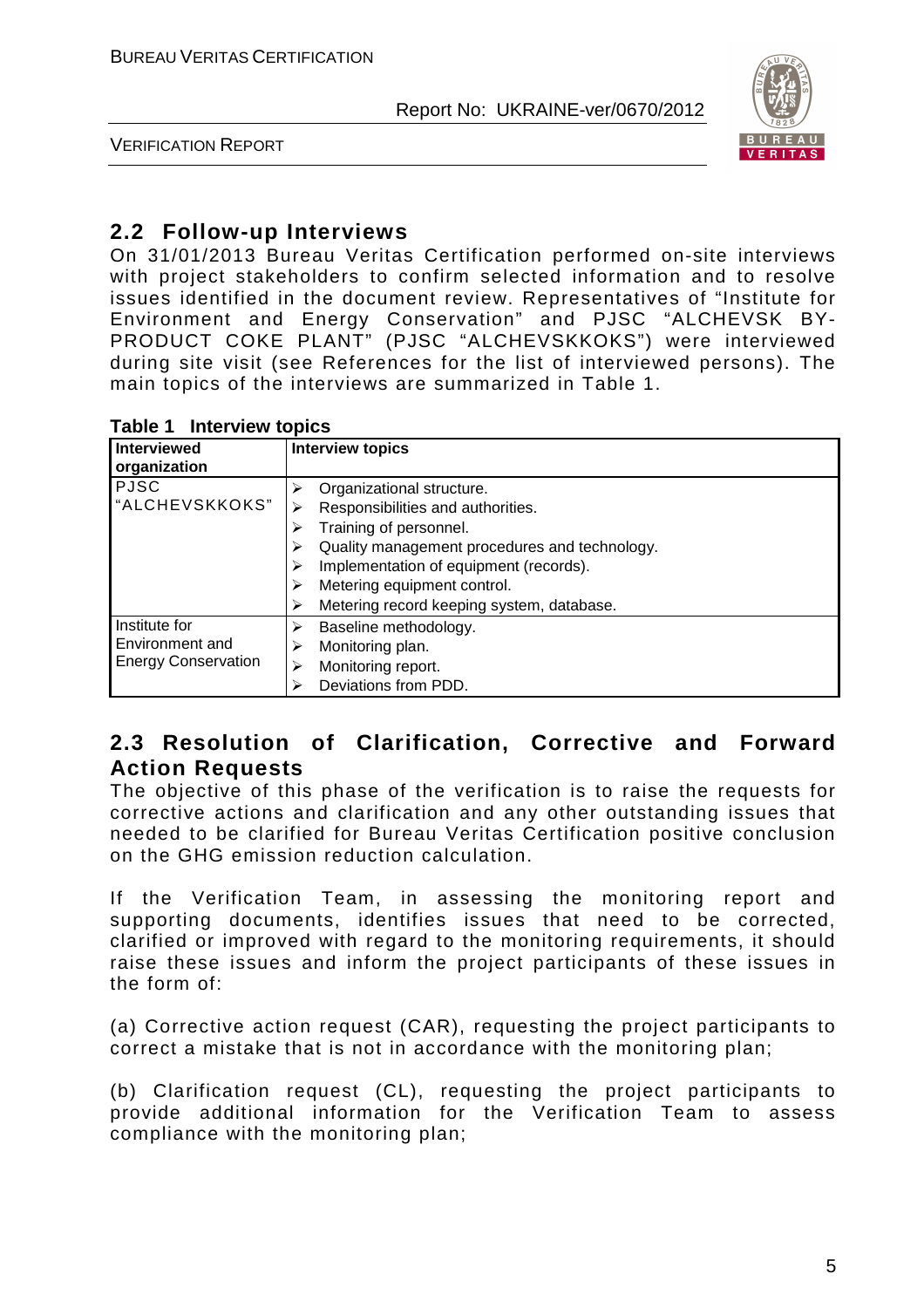

VERIFICATION REPORT

(c) Forward action request (FAR), informing the project participants of an issue, relating to the monitoring that needs to be reviewed during the next verification period.

The Verification Team will make an objective assessment as to whether the actions taken by the project participants, if any, satisfactorily resolve the issues raised, if any, and should conclude its findings of the verification.

To guarantee the transparency of the verification process, the concerns raised are documented in more detail in the Verification Protocol in Appendix A.

## **3 VERIFICATION CONCLUSIONS**

In the following sections, the conclusions of the verification are stated.

The findings from the desk review of the original monitoring documents and the findings from interviews during the follow up visit are described in the Verification Protocol in Appendix A.

The Clarification, Corrective and Forward Action Requests are stated, where applicable, in the following sections and are further documented in the Verification Protocol in Appendix A. The verification of the Project resulted in 04 Corrective Action Requests.

The number between brackets at the end of each section corresponds to the DVM paragraph (see references).

#### **3.1 Remaining issues and FARs from previous verifications**

Remaining issues and FARs from previous verification are absent.

## **3.2 Project approval by Parties involved (90-91)**

Written project approval by Japan and Ukraine has been issued by the DFP of that Party when submitting the first verification report to the secretariat for publication in accordance with paragraph 38 of the JI guidelines, at the latest.

The abovementioned written approval is unconditional.

#### **3.3 Project implementation (92-93)**

The JI project at PJSC "ALCHEVSKKOKS", Lugansk Region, Ukraine envisaged implementation of a new waste heat recovery system based on installation of Coke Dry Quenching facility (CDQ facility), 75 t/h highlyefficient boiler firing coke-oven gas (COG) and blast-furnace gas (BFG)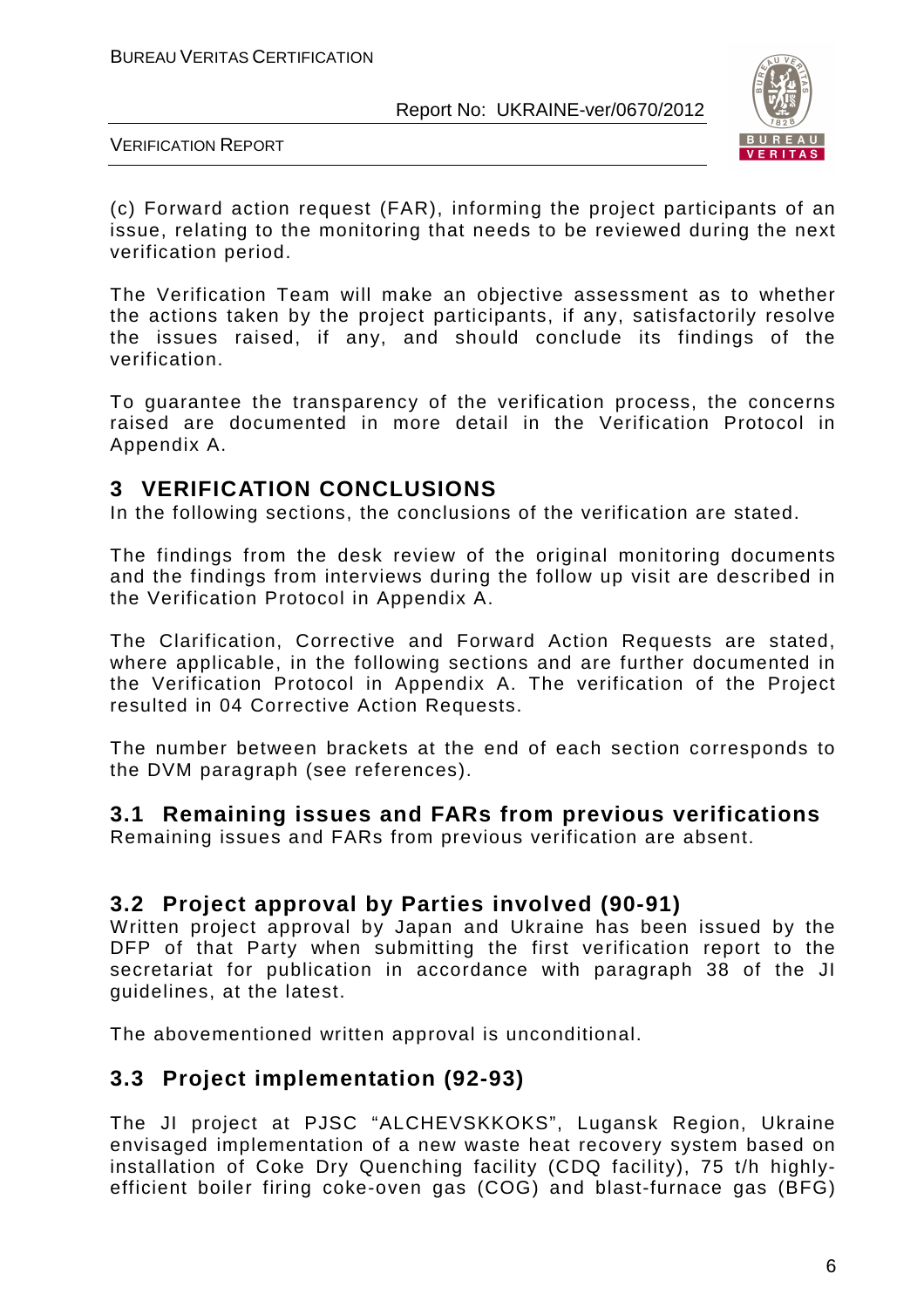

VERIFICATION REPORT

and also installation of 9,13 MWe captive electricity generator together with steam turbine.

Before the project implementation PJSC "ALCHEVSKKOKS" was using conventional Coke Wet Quenching (CWQ) technology at batteries 5, 6, 7, 8 and 9-bis for coke quenching. In 2006 the coke battery 10-bis was launched in order to increase manufacturing capacity of the Plant. Additional coke battery 10-bis required installation of other quenching facility. In order to upgrade coke production technology to produce high quality coke the management of PJSC "ALCHEVSKKOKS" decided to install the CDQ facility. CDQ facility was set up to quench coke from battery 10-bis and partly from 9-bis. In comparison with CWQ technology, the CDQ technology has such major advantages: it is environmentally capable and more energy efficient.

Project implementation leads to greenhouse gas (GHG) emission reductions. Emission reductions are achieved due to (1) displacement of natural gas consumption that would have been burnt at the steam generators according to the baseline of the project, (2) displacement of grid electricity consumption by installation of captive electricity generator for own electricity production and (3) reduction of coke input per unit of pig iron production at the blast furnaces of Alchevsk Iron and Steel Works (AISW), by producing high-quality coke at CDQ facility.

According to the Project Design Document (PDD) – version 7 from 22/12/2009, the project envisaged the following basic stages of project implementation:

- Stage 1: Installation of CDQ facility (35 t/h of dry coke output x 3 boilers);
- Stage 2: Installation of steam generator firing BFG and COG (75 t/h of steam output);
- Stage F: Installation of 9,13 MWe captive electricity generator.

Stage 1 was completed on 30th of September 2007.

Stage 2 was completed in the beginning of year 2011.

Stage F was completed in the beginning of October 2011.

According to PDD version 07, emission reductions during period from 01/10/2012 till 31/12/2012 were expected 63434 tonnes of  $CO_2$ equivalent. According Monitoring Report version 02 emission reductions achieved are  $63050$  tonnes of  $CO<sub>2</sub>$  equivalent.

The project deviation in comparison with the PDD occurred regarding steam transportation method to the grid of the plant. In PDD it was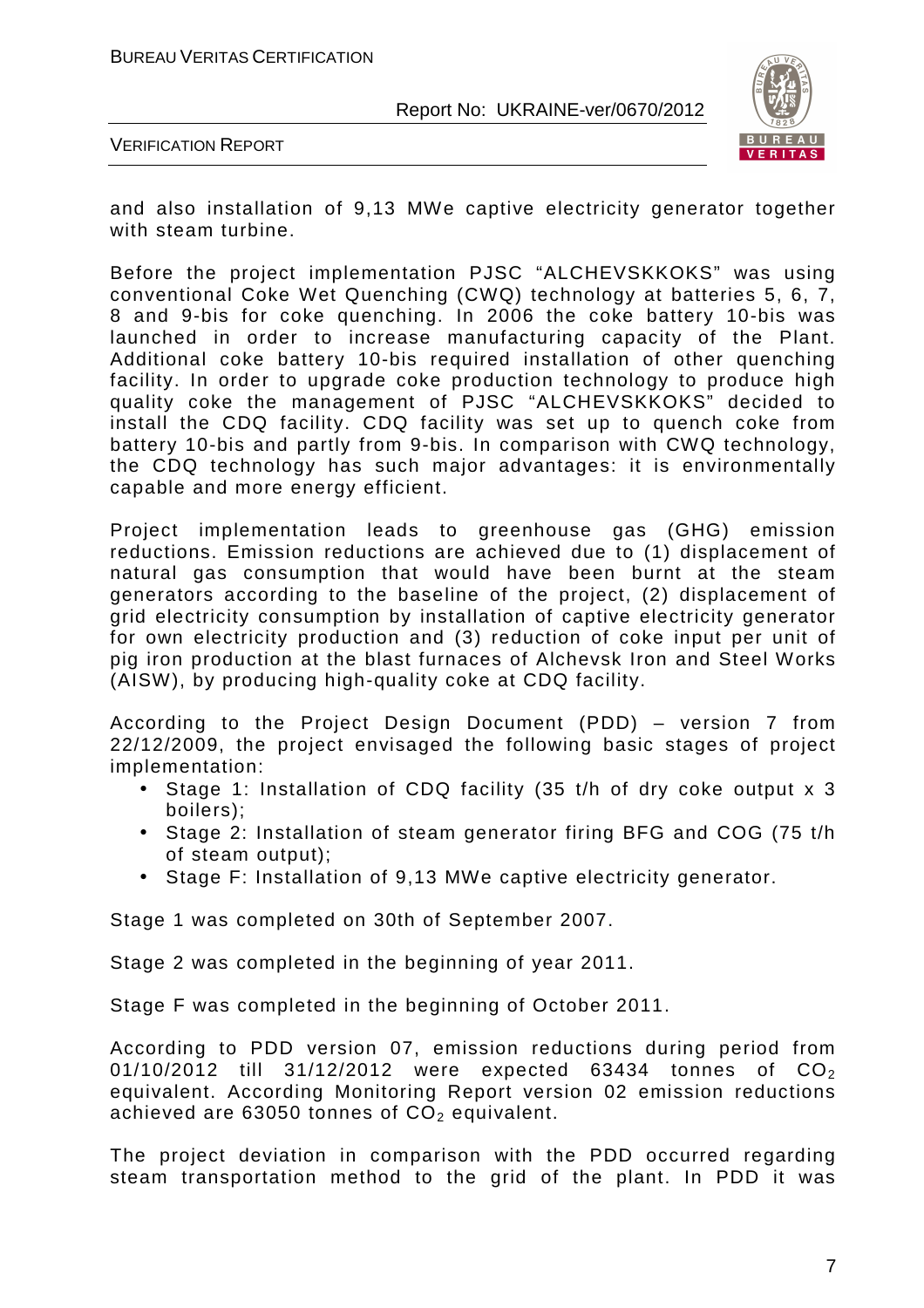

VERIFICATION REPORT

envisaged that the total volumes of steam will be transported to the grid of the plant with high pressure of 40 atm, enthalpy =  $790$  kcal/kg, but actually during the period of  $01/10/2012 - 31/12/2012$  some portions of steam was transported with low pressure of 6 atm, enthalpy =  $685$  kcal/kg.

Also the level emission reductions from dry coke consumption at the blast furnaces of AISW was calculated (in PDD) based on estimated volumes of dry coke consumption and coke quality indicators. So when emission reductions from dry coke consumption were calculated (in the monitoring report) in accordance with actual data, a decrease of actual emission reductions from dry coke consumption was observed.

In addition to that, because it is more accurate when the coke quality indicators are calculated based on actual coke consumption volumes (in the reporting month), the special formula to calculate weighted average for each of the coke quality indicator is now included to the monitoring report. This can be considered as an additional insignificant deviation in comparison with the monitoring plan in PDD.

Also, during this monitoring period the carbon emission factor for electricity consumption is based on the most recent officially approved national emission factor in accordance with Order of the National Environmental Investment Agency of Ukraine (NEIA) № 75 dated 12/05/2011 regarding approval of specific indicators of carbon dioxide emissions for the year 2011.

The project leads to increase of energy efficiency, which reduces consumption of fuel and energy resources per output unit, and improvement of the environment due to introduction of state-of-art equipment with environmentally friendly technologies.

In conventional CWQ technology, the sensible heat of the hot coke from the coke-making process is emitted into the atmosphere in the form of steam during quenching. Also CWQ is a source of dust pollution to the surroundings. Hence, CDQ facility reduces noxious emissions of air pollutants such as nitrogen oxides (NOx), carbon monoxides (CO), sulfur dioxides  $(SO<sub>2</sub>)$ . CDQ technology also leads to a decrease of sewage waters, and therefore of dust, carbon oxides, ammonia, hydrogen sulfide, phenol, cyanic hydrogen emissions which would have been emitted during CWQ facility operation. In addition, the reduction of coke consumption at the blast furnaces contributes to reduction of harmful substances.

The identified areas of concern as to Project implementation, project participants response and BV Certification's conclusion are described in Appendix A Table 2 (refer to CAR 01).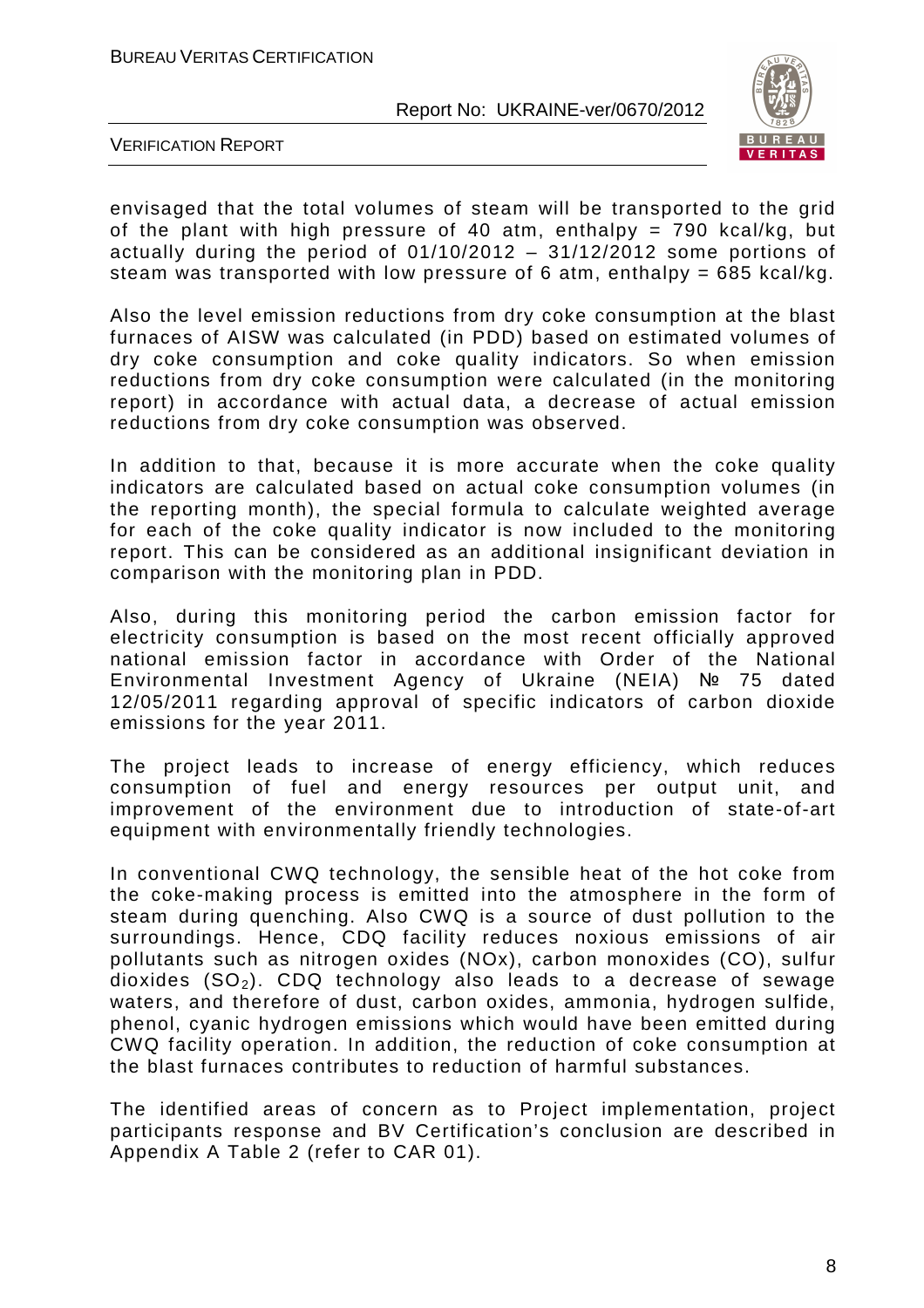

VERIFICATION REPORT

## **3.4 Compliance of the monitoring plan with the monitoring methodology (94-98)**

The monitoring occurred in accordance with the monitoring plan included in the PDD regarding which the determination has been deemed final and is so listed on the UNFCCC JI website.

For calculating the emission reductions, key factors, such as fraction of total heat generated by the project activity using waste energy, total amount of electricity generated in the project activity, amount of electricity self-consumed by CDQ, average amount of electricity generated in the most recent three years prior to the project activity, CDQ system operation hours, average operating hours of existing captive power generators in the most recent three years prior to the project activity, the  $CO<sub>2</sub>$  emission factor for the electricity source, national electricity grid, displaced due to the project activity, output/intermediate energy that can be theoretically produced, to be determined on the basis of maximum recoverable energy from the Waste Energy Carrying Medium (WECM), which would have been released (or WECM would have been flared or energy content of WECM would have been wasted) in the absence of JI project activity, amount of steam generated in CDQ boiler in the project activity, specific enthalpy of steam generated in CDQ boiler in the project activity, specific enthalpy of feed water in CDQ boiler in the project activity, specific enthalpy of feed water in CDQ boiler in the project activity, the  $CO<sub>2</sub>$  emission factor per unit of energy of natural gas in the baseline used in the existing boiler used by PJSC "ALCHEVSKKOKS" in absence of the project activity, efficiency of the existing boiler that would have supplied heat to PJSC "ALCHEVSKKOKS" in the absence of the project activity, fraction of total heat that is used by PJSC "ALCHEVSKKOKS" in the project that in absence of the project activity would have been supplied by the existing boiler, increased pig iron production due to dry coke input in a blast furnace, decreased coke consumption due to dry coke input in a blast furnace, index for coke hardness of coke produced in the baseline activity, index for reduced coke abrasion for coke produced in the baseline activity, index for reduced coke faction content over 80mm for coke produced the baseline activity, total volume of coke consumed at blast furnaces, index for coke hardness of coke produced in the project activity, index for reduced coke abrasion for coke produced in the project activity, index for reduced coke fraction content over 80mm for coke produced in the project activity, influencing the baseline emissions and the activity level of the project and the emissions as well as risks associated with the project were taken into account, as appropriate.

The monitoring equipment used for baseline and project emission calculation is present in the Annex 2 of Monitoring Report.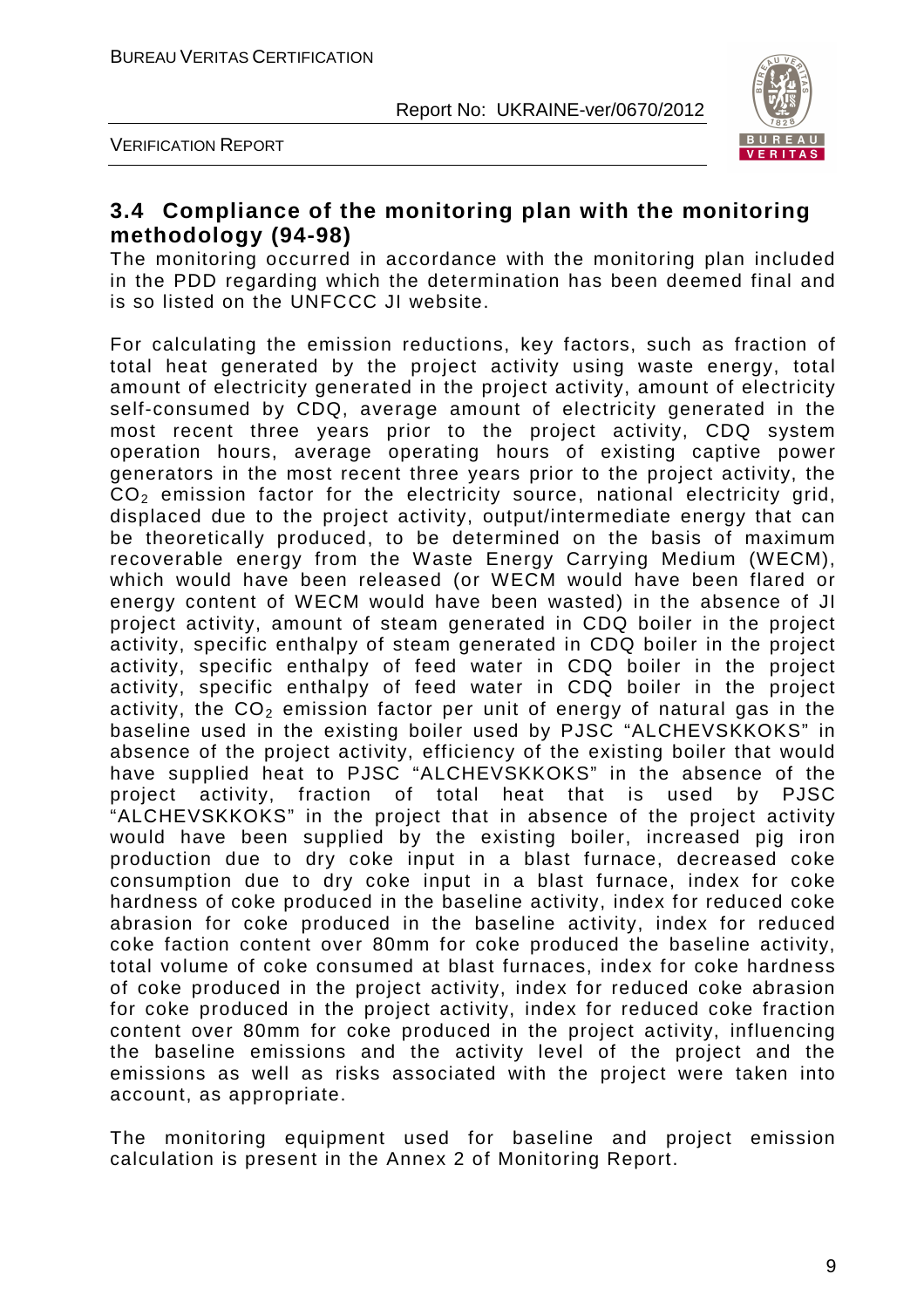

VERIFICATION REPORT

The Management and Operational System supporting GHG emission monitoring is a part of the company's Quality Management System certified to ДСТУ ISO 9001:2009 (ISO 9001:2008).

The procedures of receiving data for monitoring and responsibility for its realization at PJSC "ALCHEVSKKOKS" are regulated by the normative documents of PJSC "ALCHEVSKKOKS" and by the "Guiding Meteorological Instructions" which are developed in accordance with ДСТУ ISO 9001:2009 (ISO 9001:2008).

Data are collected and stored in electronic database and in paper format. The data is reported in the monthly report of PJSC "ALCHEVSKKOKS" which are compiled into an annual monitoring report for verification process.

The Chief Metrological Specialists of PJSC "ALCHEVSKKOKS" is in charge of maintenance of the facility and monitoring equipment as well as of their accuracy. In case of defect, discovered in the monitoring equipment, the actions of the staff are determined in Guiding Metrological Instructions. The measurements are conducted constantly in accordance with national standards.

All measuring equipment is included in the verification schedule and verified with established periodicity. According to the schedule of verification, all devices are in satisfactory condition.

The documented instructions to operate the facilities are stored at the working places.

Monitoring Report provide sufficient information about the elements of the system related to assigning roles, responsibilities and authorities for implementation and maintenance of monitoring procedures including control of data. The verification team confirms effectiveness of this management system. The personnel responsible for monitoring are trained in an appropriate manner.

Data sources used for calculating emission reductions or enhancements of net removals, such as (plant records, Statistics of PJSC "ALCHEVSKKOKS", Order of the National Environmental Investment Agency of Ukraine (NEIA) № 75 dated 12/05/2011 regarding approval of specific indicators of carbon dioxide emissions for the year 2011, Management Directive "Blast furnaces, standards for coke consumption" issued by USSR Ministry of ferrous metallurgy, 1996 IPCC Guidelines for National Greenhouse Inventories) are clearly identified, reliable and transparent.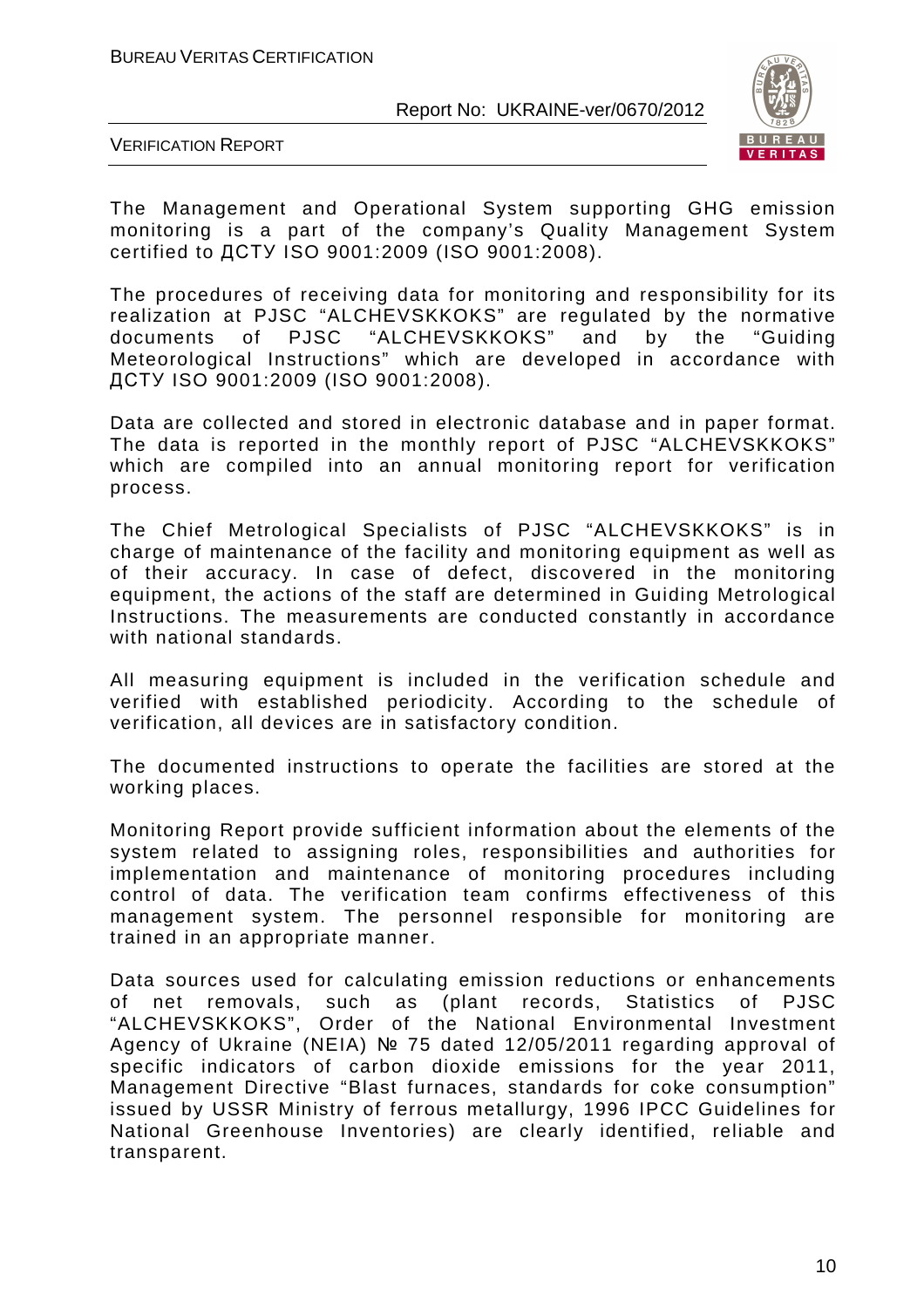

VERIFICATION REPORT

Emission factors, including default emission factors, are selected by carefully balancing accuracy and reasonableness, and appropriately justified of the choice.

The calculation of emission reductions is based on conservative assumptions and the most plausible scenarios in a transparent manner.

The identified areas of concern as to Compliance of the monitoring plan with the monitoring methodology, project participants response and BV Certification's conclusion are described in Appendix A Table 2 (refer to CAR 02, CAR 03).

#### **3.5 Revision of monitoring plan (99-100)**

Not applicable.

#### **3.6 Data management (101)**

The data and their sources, provided in monitoring report, are clearly identified, reliable and transparent.

The monitoring at PJSC "ALCHEVSKKOKS" is conducted on monthly basis according to monitoring plan.

The monitoring process at PJSC "ALCHEVSKKOKS" and AISW is under the competence of Monitoring equipment shops, Chief power-engineer departments and Facility operation departments. The monitoring was and is conducted on monthly basis according to monitoring plan described in PDD. Two operational managers at each plant are in charge for monitoring of all project indicators.

All initial data on parameters monitored is received from the monitoring equipment. The data and parameters monitored are measured, collected, and recorded with established frequency. All data are recorded in hard copies (log books, journals) and, partially, electronically in excel database. The data is then archived by the Monitoring equipment shops, Chief power-engineer departments and Facility operation departments at the both Plants after they are verified by controller and, finally, reported to the direction of both Plants. Approved initial data is then reported in the monthly reports of the PJSC "ALCHEVSKKOKS" and AISW.

After that, the project developer compiles monthly reports from both Plants into a monitoring report.

The management of PJSC "ALCHEVSKKOKS" has organized appropriate staff training to operate the project equipment. Quality assurance and quality control training was conducted as well. Practical training programs will continue on-the-job during project operation.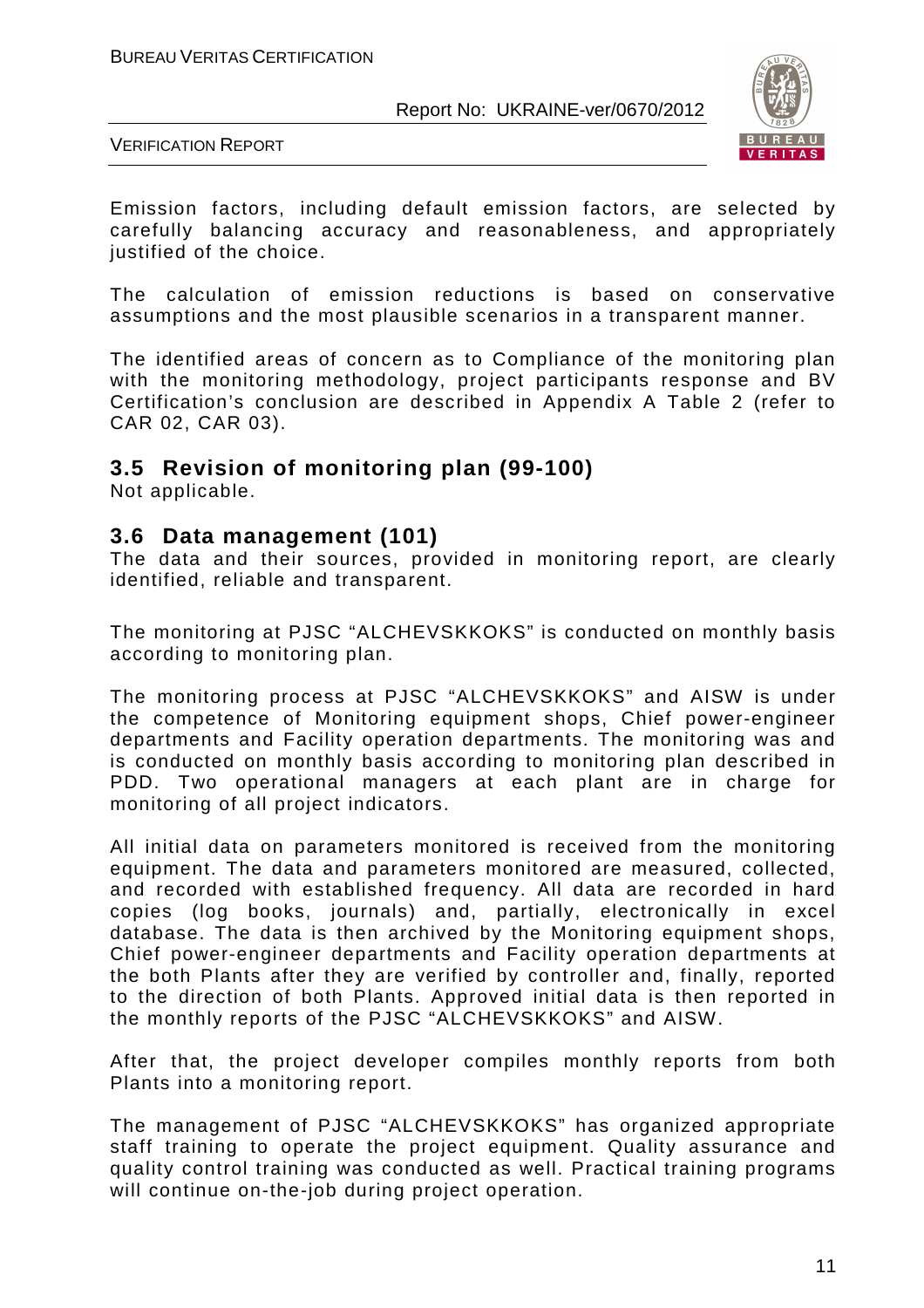

VERIFICATION REPORT

The data and their sources, provided in monitoring report, are clearly identified, reliable and transparent.

The implementation of data collection procedures is in accordance with the monitoring plan, including the quality control and quality assurance procedures.

The function of the monitoring equipment, including its calibration status, is in order, but taking into account that the list of monitoring equipment was not in accordance with this monitoring period, the project developer has revised and updated it. The list of monitoring equipment is now in accordance with this specific monitoring period. Revision and update of the monitoring equipment was done by taking into account the following reasons:

1) some monitoring equipment were sent on scheduled or unscheduled verifications/calibrations and were replaced by another monitoring equipment (same type but other serial number);

2) some monitoring equipment were removed from the data accounting and data accounting was conducted on other equipment;

3) additional monitoring equipment was installed in order to monitor the same indicators;

4) after the monitoring equipment were removed from one accounting spot and after verifications/calibrations were conducted, the monitoring equipment were installed at the other accounting spot for data accounting; 5) monitoring equipment were changed on another and sent in order to conduct repairing works;

6) the list of monitoring equipment was improved in comparison with the list for the previous monitoring period by taking into account all inaccuracies that were made in the past.

All facts of monitoring equipment substitution are reflected in the internal journals of monitoring equipment substitution.

In case of having problems with certain monitoring equipment, the accounting system is organized in such way that allows double checking of all the data.

The evidence and records used for the monitoring are maintained in a traceable manner.

The data collection and management system for the project is in accordance with the monitoring plan.

The identified areas of concern as to Data management, project participants response and BV Certification's conclusion are described in Appendix A Table 2 (refer to CAR 04).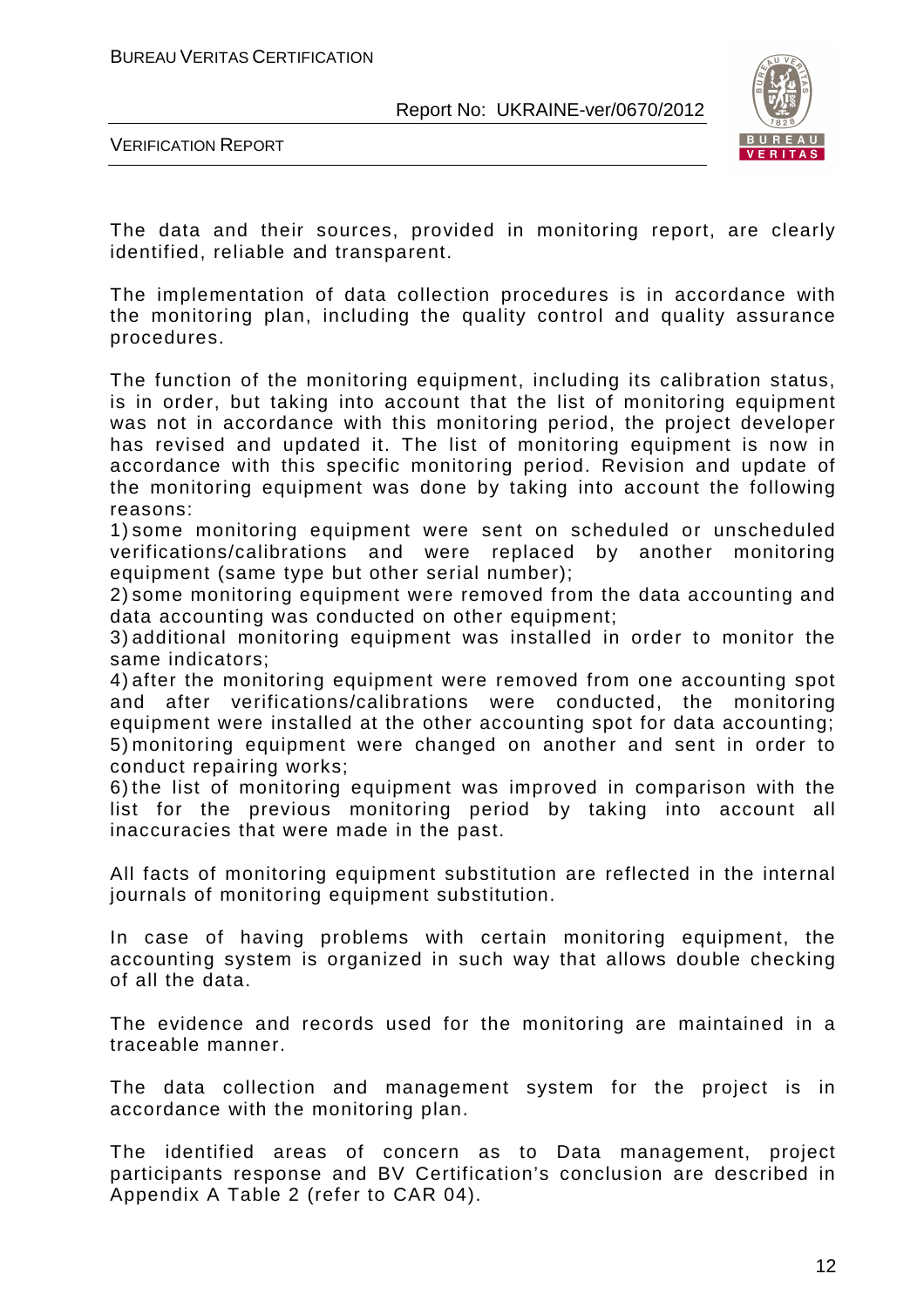

VERIFICATION REPORT

## **3.7 Verification regarding programmes of activities (102- 110)**

Not applicable.

## **4 VERIFICATION OPINION**

Bureau Veritas Certification has performed the 5 periodic verification of the project "Installation of a new waste heat recovery system in Alchevsk Coke Plant, Ukraine" Project in Ukraine, which applies the methodology ACM0012 version 03.1. The verification was performed on the basis of UNFCCC criteria and host country criteria and also on the criteria given to provide for consistent project operations, monitoring and reporting.

The verification consisted of the following three phases: i) desk review of the monitoring report against project design and the baseline and monitoring plan; ii) follow-up interviews with project stakeholders; iii) resolution of outstanding issues and the issuance of the final verification report and opinion.

The management of Institute for Environment and Energy Conservation is responsible for the preparation of the GHG emissions data and the reported GHG emissions reductions of the project on the basis set out within the project Monitoring Plan indicated in the final PDD version. The development and maintenance of records and reporting procedures in accordance with that plan, including the calculation and determination of GHG emission reductions from the project, is the responsibility of the management of the project.

The reasons of the difference between the prognostic estimation of emission reductions in the PDD and the actual emission reductions are explained in section 3 of Monitoring Report.

Bureau Veritas Certification verified the Project Monitoring Report version 02 for the reporting period as indicated below. Bureau Veritas Certification confirms that the project is implemented as planned and described in approved project design documents. Installed equipment being essential for generating emission reduction runs reliably and is calibrated appropriately. The monitoring system is in place and the project is generating GHG emission reductions.

Bureau Veritas Certification can confirm that the GHG emission reduction is calculated without material misstatements. Our opinion relates to the project's GHG emissions and resulting GHG emissions reductions reported and related to the approved project baseline and monitoring, and its associated documents. Based on the information we have seen and evaluated, we confirm the following statement: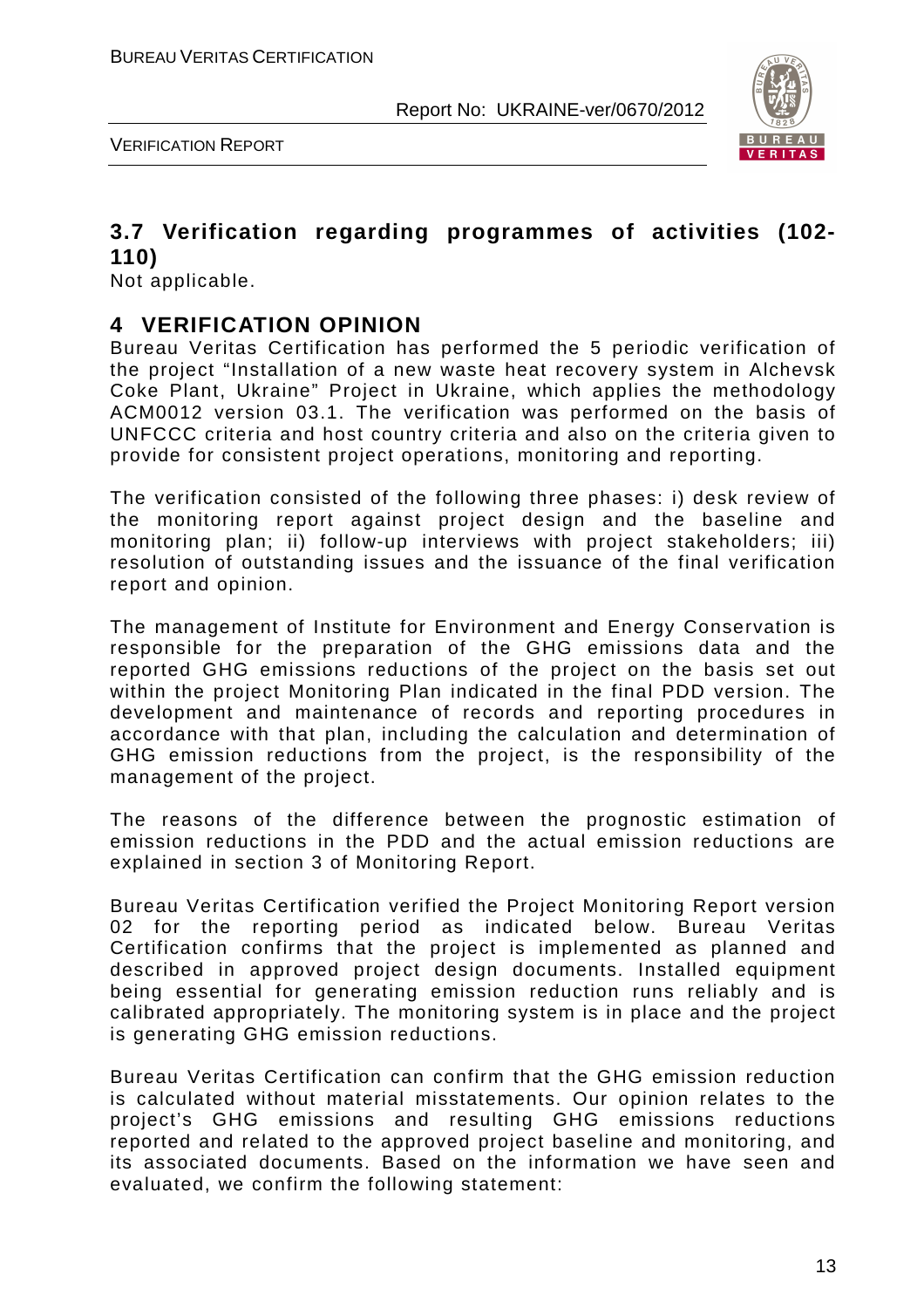

VERIFICATION REPORT

## Reporting period: From 01/10/2012 to 31/12/2012

| Baseline emissions         | 704 967 | tonnes of CO <sub>2</sub> equivalent. |
|----------------------------|---------|---------------------------------------|
| Project emissions          | 641917  | tonnes of CO <sub>2</sub> equivalent. |
| <b>Emission Reductions</b> | 63 050  | tonnes of CO <sub>2</sub> equivalent. |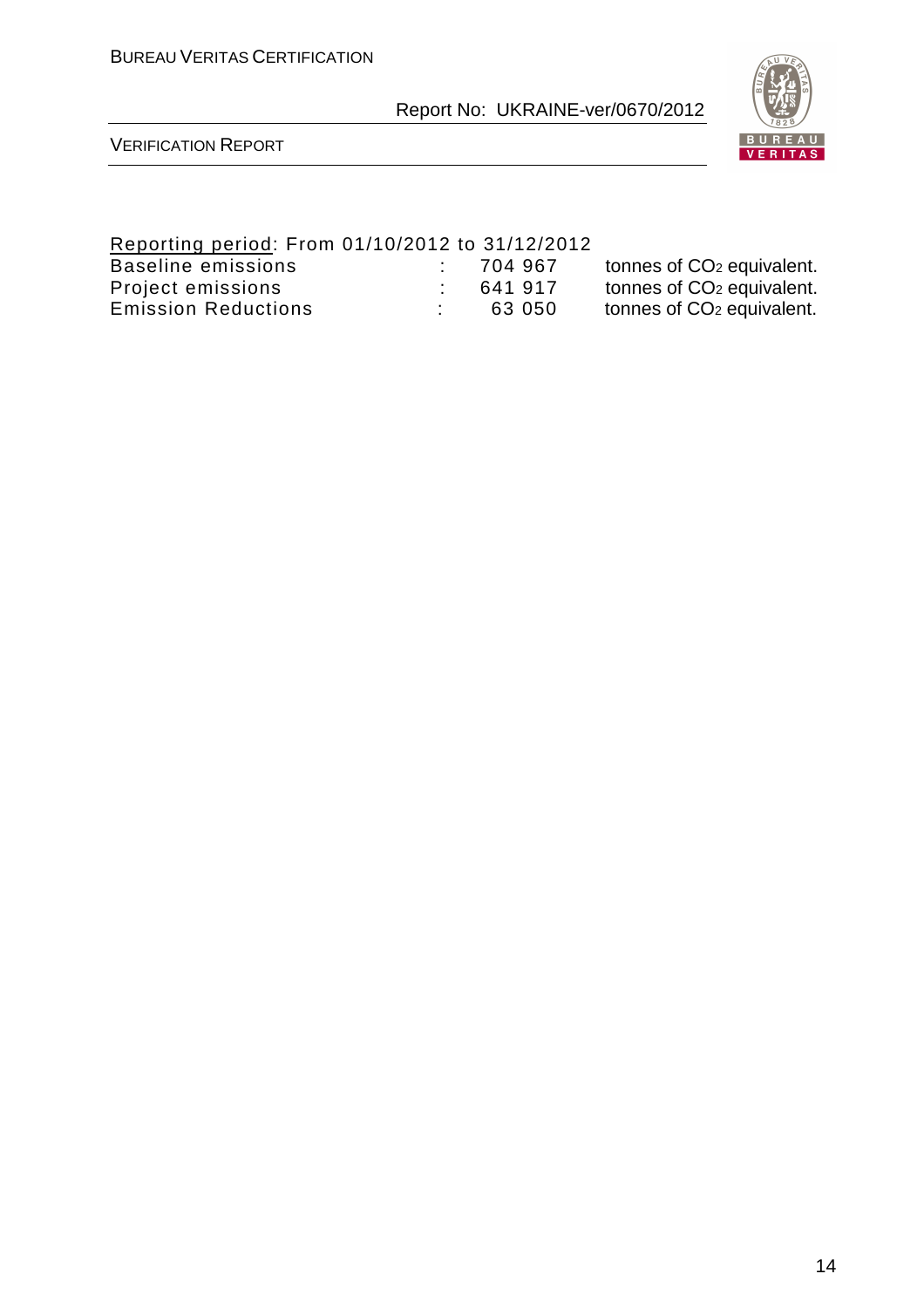

VERIFICATION REPORT

## **5 REFERENCES**

#### **Category 1 Documents:**

Documents provided by Institute for Environment and Energy Conservation, of the company that relate directly to the GHG components of the project.

- /1/ Monitoring Report, version 01, dated 15 January 2013
- /2/ Monitoring Report, version 02, dated 05 February 2013
- /3/ Project Design Document, version 07, dated 22 December 2009
- /4/ Letter of Approval from National Environmental Investment Agency of Ukraine № 1588/23/7 dated 29/12/2009
- $/5/$  Approval of a JI project and authorization of participation under the Kyoto Protocol by the Government of Japan dated 07 September 2009
- /6/ Excel spreadsheet of the emission reductions calculation

#### **Category 2 Documents:**

Background documents related to the design and/or methodologies employed in the design or other reference documents.

| N <sub>2</sub> | Name of the document                                                                                                                                                                                                                                                                    |
|----------------|-----------------------------------------------------------------------------------------------------------------------------------------------------------------------------------------------------------------------------------------------------------------------------------------|
| 1.             | Conclusion comprehensive public examination of 25.08.2005<br>Nº1685 the project «Technical re-equipment of coke oven batteries<br>Nº11-12 (complex coke battery Nº10-bis) «Alchevskkoks». State<br>Enterprise «Luhansk regional office of the Ukrainian State<br>Investment Expertise». |
| 2 <sub>1</sub> | Permit Nº4411200000-177 emissions of pollutants into<br>the<br>atmosphere from stationary sources (30.04.2010-30.04.2015).                                                                                                                                                              |
| 3.             | Permit Nº4411200000-177a Amendments to Permit<br>Nº<br>4411200000-177 emissions of pollutants into the atmosphere from<br>stationary sources (21.07.2011-21.07.2016).                                                                                                                   |
| 4.             | Permit $N24411200000-177b$ amending the permit $N24411200000-177b$<br>177 emissions of pollutants into the atmosphere from stationary<br>sources (15.12.2011-15.12.2016).                                                                                                               |
| 5.             | Report 2-TP air I quarter in 2012.                                                                                                                                                                                                                                                      |
| 6.             | Report 2-TP air II quarter in 2012.                                                                                                                                                                                                                                                     |
| 7.             | Report 2-TP air III quarter in 2012.                                                                                                                                                                                                                                                    |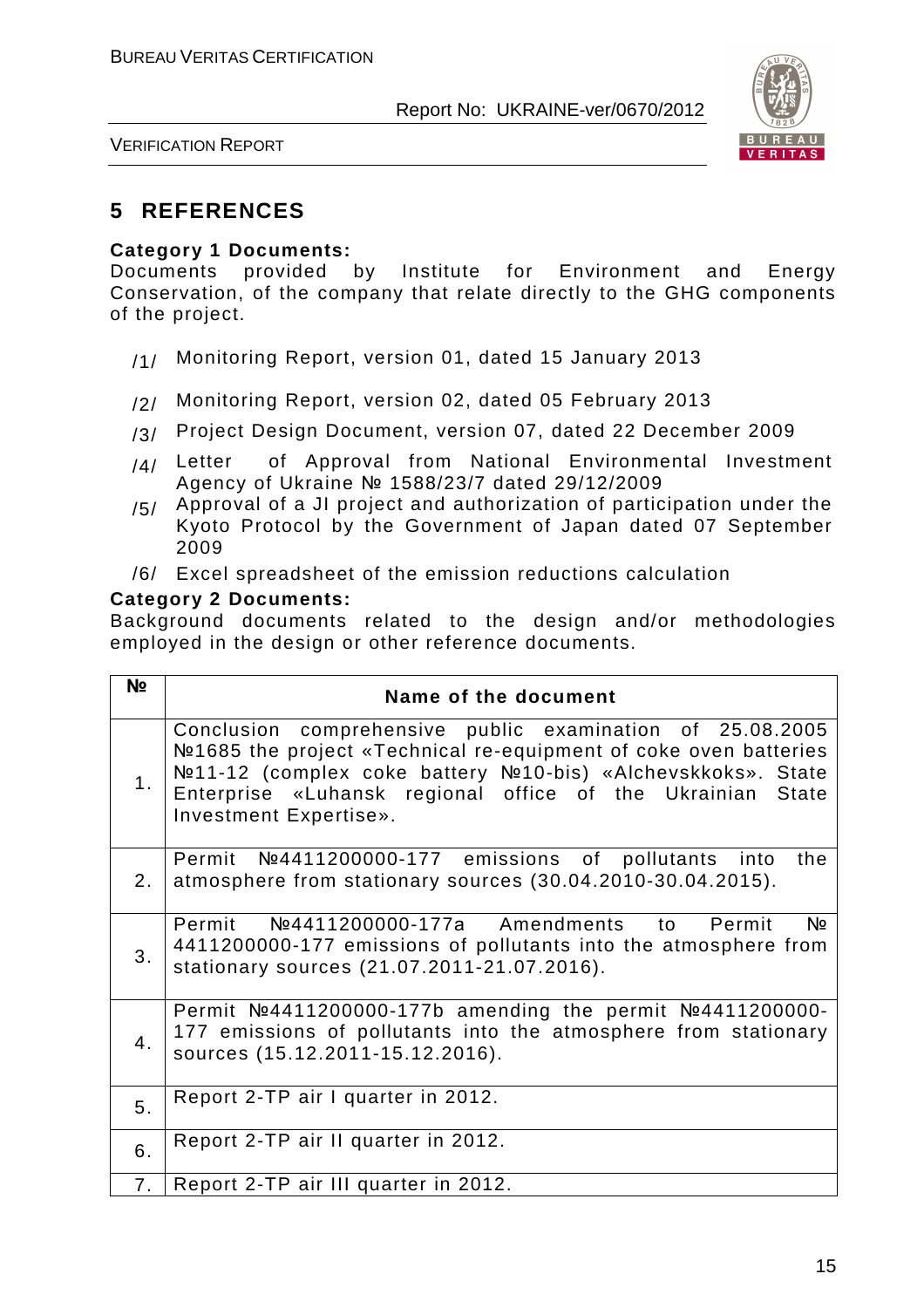

| 8.  | Report 2-TP air in 2012.                                                      |
|-----|-------------------------------------------------------------------------------|
| 9.  | Information. Producing and releasing steam CDQ for the I-III<br>quarter 2012. |
| 10. | Information. Producing and releasing steam CDQ for the IV quarter<br>2012.    |
| 11  | Information. Power for the I-III quarter 2012.                                |
| 12. | Information. Power for the IV quarter 2012.                                   |
| 13. | Information. Energy consumption in CDQ for the I-III quarter 2012.            |
| 14. | Information. Energy consumption in CDQ for the IV quarter 2012.               |
| 15. | Information. Hours CDQ for the I-III quarter 2012.                            |
| 16. | Information. Hours CDQ for the IV quarter 2012.                               |
| 17. | Information. Indicators of quality of coke (I quarter 2012).                  |
| 18. | Information. Indicators of quality of coke (II quarter 2012).                 |
| 19. | Information. Indicators of quality of coke (III quarter 2012).                |
| 20. | Information. Indicators of quality of coke (IV quarter 2012).                 |
| 21  | Technical report January 2012.                                                |
| 22. | Technical report February 2012.                                               |
| 23. | Technical report March 2012.                                                  |
| 24. | Technical report April 2012.                                                  |
| 25. | Technical report May 2012.                                                    |
| 26. | Technical report June2012.                                                    |
| 27  | Technical report July 2012.                                                   |
| 28. | Technical report August 2012.                                                 |
| 29. | Technical report September 2012.                                              |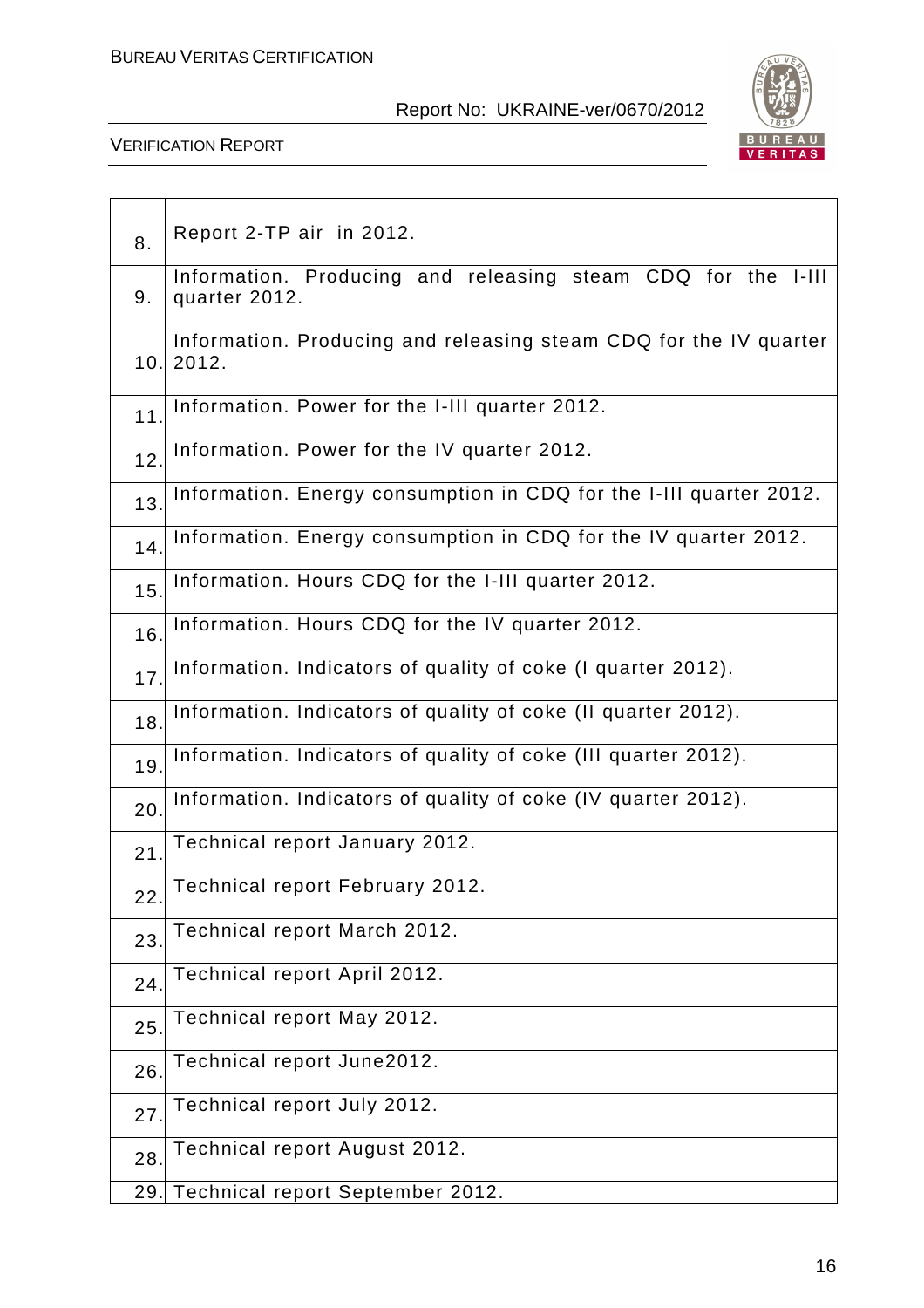

| 30  | Technical report October 2012.                       |
|-----|------------------------------------------------------|
| 31  | Technical report November 2012.                      |
| 32. | Technical report December 2012.                      |
| 33. | Register. Daily statement of the turbine №3 SST-300. |
| 34. | Passport № 06-884 Metran 100 DI 1160 №272545.        |
| 35. | Passport № 06-840 Metran 100 DI 1160 №272546.        |
| 36. | Passport № 06-893 Metran 100 VN DI 1161 №369048.     |
| 37. | Passport №06-948 Metran-100-Ex-DD 1450 №273636       |
|     | Passport №06-1133 Metran-100-Ex-DD №279874.          |
| 38. |                                                      |
| 39. | Passport №06-860 Metran-100-1442 DD №279562.         |
| 40. | Passport №06-1124 Metran-100-1450 DD №273636.        |
| 41  | Passport №06-1073 TSP-1088 №1133.                    |
| 42. | Passport №06-1106 TSP-1088 №1130.                    |
| 43. | Passport №06-916 MTM-400AD №1490.                    |
| 44  | Passport №06-1004 TSMU-0198 №0706022.                |
| 45  | Passport №06-1008 TSM-1088 №024-88.                  |
| 46. | Passport №06-1102 MTM-201D №2705.                    |
| 47. | Passport №06-993 TSMU-0198 №0706021.                 |
| 48. | Passport №06-1130 THAU-0198 №0706100.                |
| 49. | Passport №06-1131 MTM-400AD №2098.                   |
| 50. | Passport №06-1003 MTM-400AD №2096.                   |
| 51  | Passport №190 scales for weighing coke BF №3 №1217.  |
| 52. | Passport №191 scales for weighing coke BF №3 №1218.  |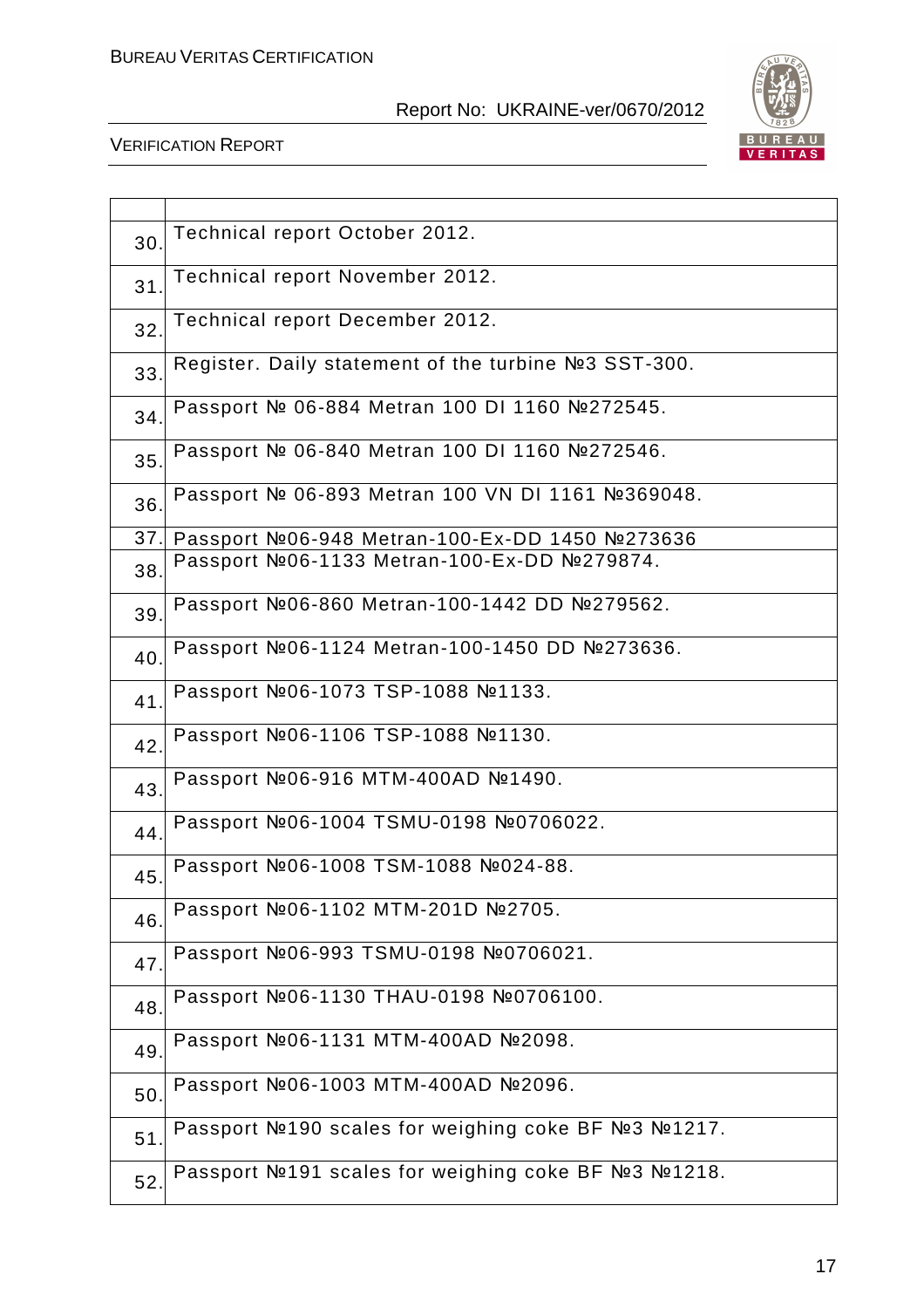

| 53.  | Passport №192 scales for weighing coke BF №4 №1221.                                                  |
|------|------------------------------------------------------------------------------------------------------|
| 54.  | Passport №193 scales for weighing coke BF №4 №1220.                                                  |
| 55.  | Passport №194 scales for weighing coke BF №5 №1219.                                                  |
| 56.  | Passport №195 scales for weighing coke BF №5 №1224.                                                  |
| 57.  | Passport №196 scales for weighing coke BF №1 №1222.                                                  |
| 58.  | Passport №197 scales for weighing coke BF №1 №1223.                                                  |
| 59.  | Passport. ScalesNº14134.                                                                             |
| 60.  | Passport. Electricity meter LZQM 321.02.534 №917425.                                                 |
| 61   | Passport. Electricity meter LZQM 321.02.534 №648648.                                                 |
| 62.  | Passport. Electricity meter LZQM 411.05.534 №67865.                                                  |
| 63.  | Report of 19.04.2012 on internal audit of quality management<br>system. Coke plant No <sub>2</sub> . |
| 64.  | Protocol №197 of 20.08.2012 meeting of the commission on<br>testing of the safety.                   |
| 65.  | Protocol №252 of 21.08.2012 meeting of the commission<br>on<br>testing of the safety.                |
| 66.  | Protocol №253 of 21.08.2012 meeting of the commission on<br>testing of the safety.                   |
| 67.I | Protocol №254 of 21.08.2012 meeting of the commission on<br>testing of the safety.                   |
| 68.  | Protocol №255 of 20.08.2012 meeting of the commission on<br>testing of the safety.                   |
| 69.  | Certificate №705 Sidorenko N.A. - The operator of control panel<br><b>YCTK.</b>                      |
| 70.  | Certificate №784 Nesterenko A.S.- The operator of control panel<br><b>YCTK.</b>                      |
| 71.  | Certificate Nº36051 on the right works with high risk Drovalov R.Y.<br>- Boilers machinist.          |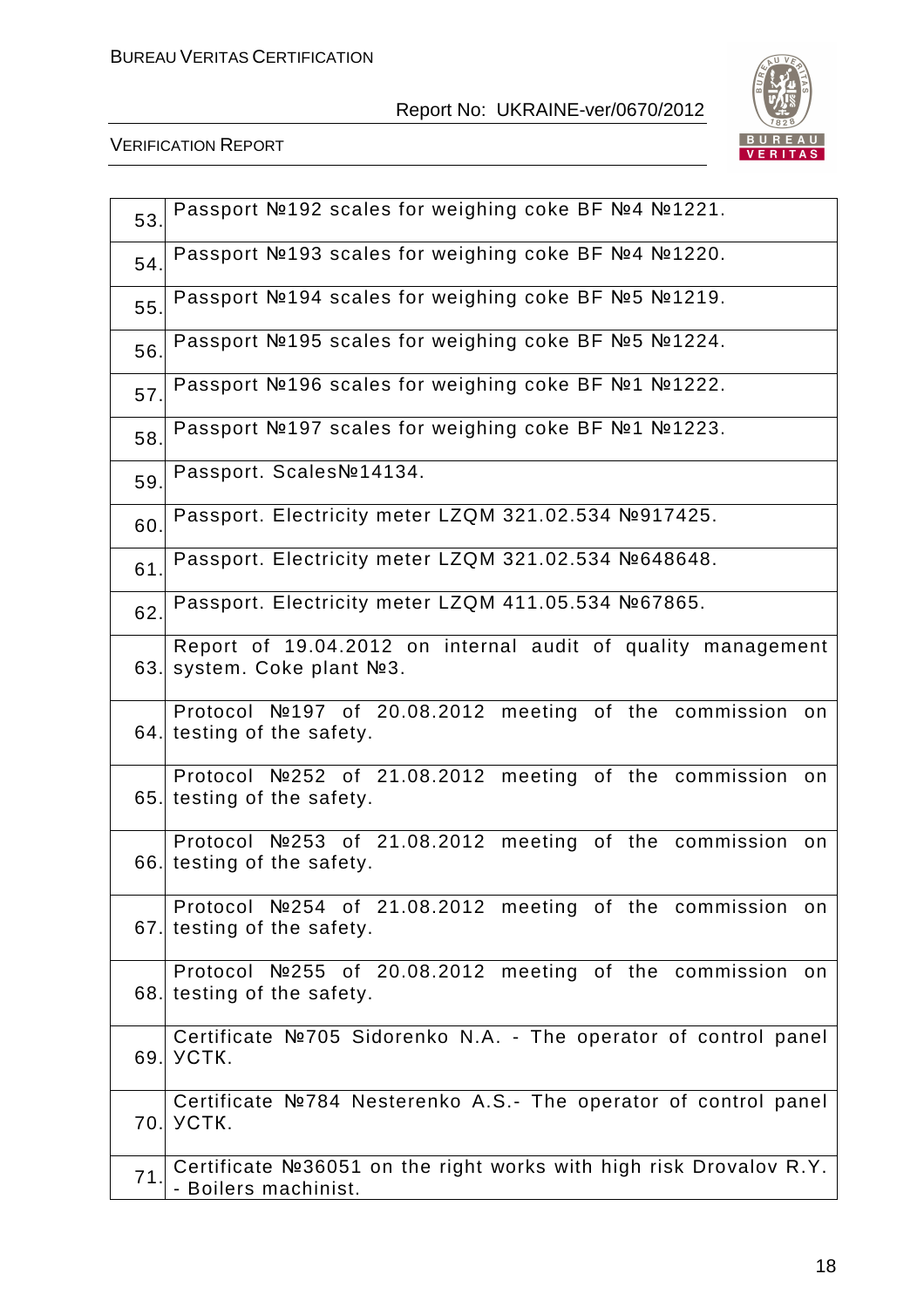

| 72.  | Certificate №36053 on the right works with high risk Vishnevsky<br>O.P. - Boilers machinist.      |
|------|---------------------------------------------------------------------------------------------------|
|      | Certificate №36052 on the right works with high risk Samylov O.V.<br>73. - Boilers machinist.     |
|      | Certificate Nº34877 on the right works with high risk Yemchenko<br>74. I.O. - Boilers machinist.  |
| 75.I | Certificate Nº34873 on the right works with high risk Homova O.I. -<br>Boilers machinist.         |
|      | Certificate №34869 on the right works with high risk Ishchenko<br>76. N.M. - Boilers machinist.   |
|      | Certificate №34871 on the right works with high risk Savelieva<br>77. S.V. Boilers machinist.     |
|      | Certificate №34872 on the right works with high risk Chernyatina<br>78. L.Y. - Boilers machinist. |
| 79.  | Certificate Nº34878 on the right works with high risk Gamula A.A. -<br>Boilers machinist.         |
| 80.1 | Certificate Nº34874 on the right works with high risk Kistanova I.I.<br>- Boilers machinist.      |
|      | Certificate №34870 on the right works with high risk Sorokliviy<br>81. R.V. - Boilers machinist.  |
| 82.  | Certificate Nº36056 on the right works with high risk Polishchuk<br>N.V. - Boilers machinist.     |
|      | Protocol №270 of 01.12.2012 meeting of the commission on<br>83. testing of the safety.            |
|      | Protocol №264/1 of 16.10.2012 meeting of the commission on<br>84. testing of the safety.          |
| 85.  | Protocol №269 of 01.12.2012 meeting of the commission on<br>testing of the safety.                |
| 86.  | Photo. Turbogenerator unit Siemens SST-300.                                                       |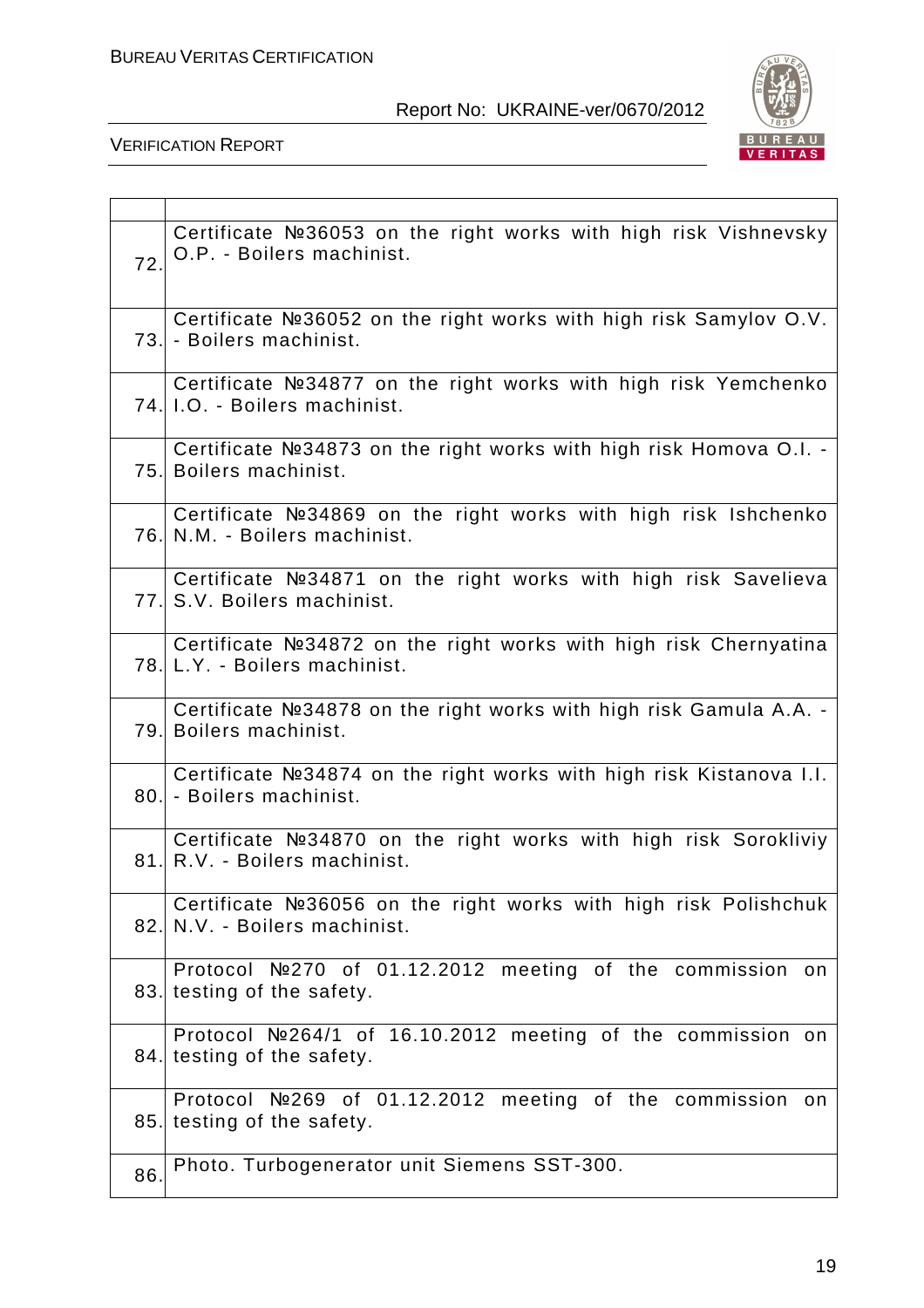

VERIFICATION REPORT

## **Persons interviewed:**

List persons interviewed during the verification or persons that contributed with other information that are not included in the documents listed above.

| 11/  | Kovkin K.A. - Member of Alchevsk City Council                                                |
|------|----------------------------------------------------------------------------------------------|
| /2/  | Danilov A.B. - Chief Engineer of PJSC "ALCHEVSKKOKS"                                         |
| /3/  | Soloviev M. A. – Head of production and technical department of<br>PJSC "ALCHEVSKKOKS"       |
| /4/  | Pyankov V.I. - Head of Quality control department of<br><b>PJSC</b><br>"ALCHEVSKKOKS"        |
| /5/  | Zhuchenko V.A. - Head of environment protection department of<br>PJSC "ALCHEVSKKOKS"         |
| /6/  | Falchenko S.O.- Chief power engineer of PJSC "ALCHEVSKKOKS"                                  |
| /7/  | Vatulin F.V. - Head of control measurement device shop of PJSC<br>"ALCHEVSKKOKS"             |
| /8/  | Boychuk V.M. - Head of energy-saving bureau of PJSC<br>"ALCHEVSKKOKS"                        |
| /9/  | Mohulenko A.G. - power engineer of coke shop #3 of PJSC<br>"ALCHEVSKKOKS"                    |
| /10/ | Shevchuk V.V. - Deputy Head of heat and power workshop of<br>PJSC "ALCHEVSKKOKS"             |
| /11/ | Yevtushenko K.U. - Engineer of production and technical<br>department of PJSC "ALCHEVSKKOKS" |
| /12/ | Khakimzyanov Shamil - Consultant of "Institute for Environment"<br>and Energy Conservation"  |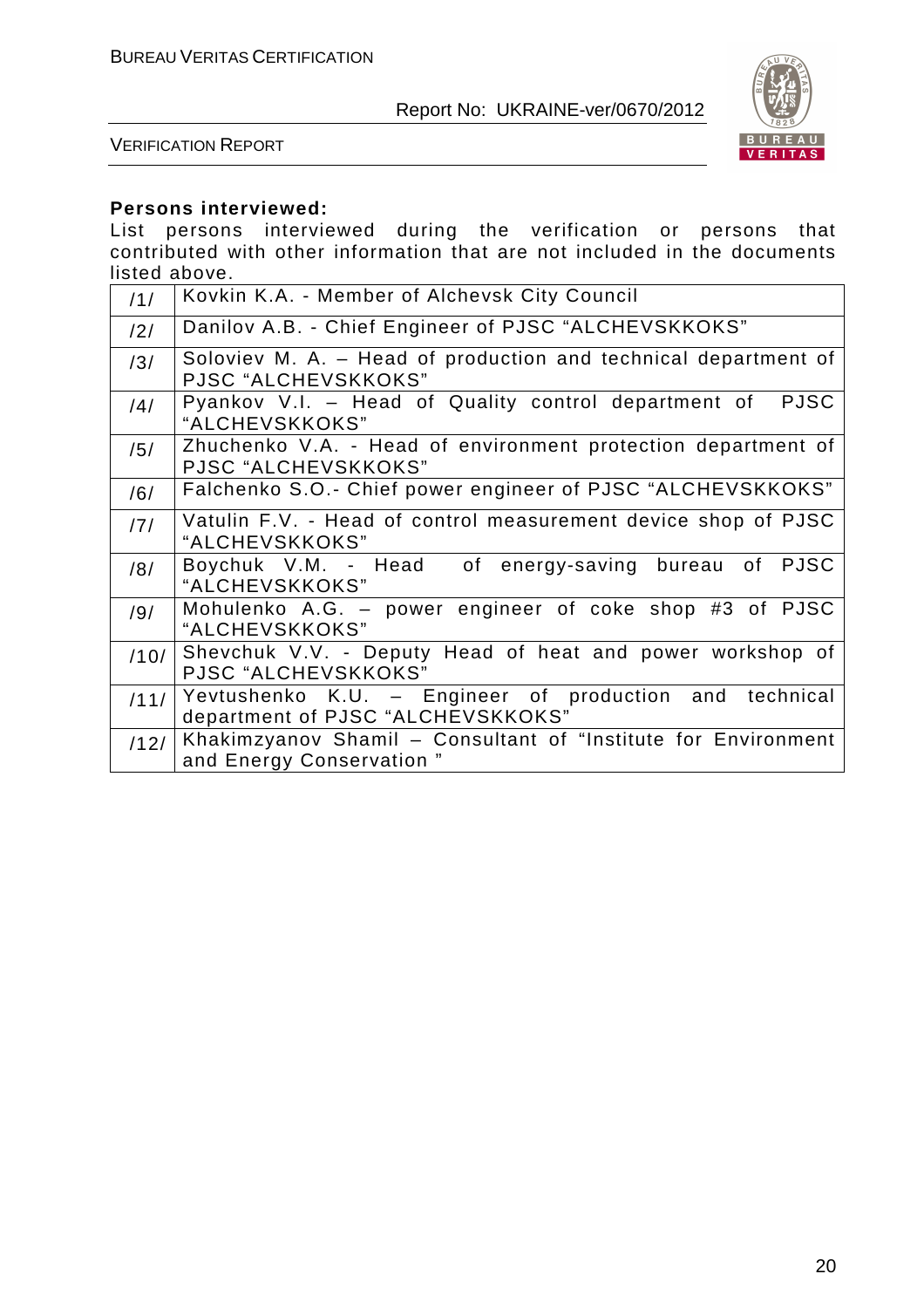

| <b>APPENDIX A: VERIFICATION PROTOCOL</b>      |                                                                                                                                                                                                                                                                                      |                                                                                                                                                                                                                                                                                                                                                                                                                                                                                                                                       |                                   |                                   |  |
|-----------------------------------------------|--------------------------------------------------------------------------------------------------------------------------------------------------------------------------------------------------------------------------------------------------------------------------------------|---------------------------------------------------------------------------------------------------------------------------------------------------------------------------------------------------------------------------------------------------------------------------------------------------------------------------------------------------------------------------------------------------------------------------------------------------------------------------------------------------------------------------------------|-----------------------------------|-----------------------------------|--|
| <b>DVM</b><br><b>Paragrap</b><br>$\mathsf{h}$ | <b>Check Item</b>                                                                                                                                                                                                                                                                    | <b>Initial finding</b>                                                                                                                                                                                                                                                                                                                                                                                                                                                                                                                | <b>Draft</b><br><b>Conclusion</b> | <b>Final</b><br><b>Conclusion</b> |  |
|                                               | <b>Project approvals by Parties involved</b>                                                                                                                                                                                                                                         |                                                                                                                                                                                                                                                                                                                                                                                                                                                                                                                                       |                                   |                                   |  |
| 90                                            | Has the DFPs of at least one Party<br>involved, other than the host Party, issued<br>a written project approval when submitting<br>the first verification report to the secretariat<br>for publication in accordance<br>with<br>paragraph 38 of the JI guidelines, at the<br>latest? | DFPs of the Japan have issued written project<br>approvals (LoAs) when submitting the first verification<br>report to the secretariat for publication in accordance<br>with paragraph 38 of the JI guidelines.                                                                                                                                                                                                                                                                                                                        | <b>OK</b>                         | <b>OK</b>                         |  |
| 91                                            | Are all the written project approvals by<br>Parties involved unconditional?                                                                                                                                                                                                          | Yes, all the written project approvals by Parties<br>involved are unconditional.                                                                                                                                                                                                                                                                                                                                                                                                                                                      | OK                                | <b>OK</b>                         |  |
| <b>Project implementation</b>                 |                                                                                                                                                                                                                                                                                      |                                                                                                                                                                                                                                                                                                                                                                                                                                                                                                                                       |                                   |                                   |  |
| 92                                            | Has the project been implemented in<br>accordance with the PDD regarding which<br>the determination has been deemed final<br>and is so listed on the UNFCCC JI<br>website?                                                                                                           | According to the Project Design Document (PDD)<br>version 7 from 22/12/2009, the project envisaged the<br>following basic stages of project implementation:<br>- Stage 1: Installation of CDQ facility (35 t/h of dry coke<br>output x 3 boilers);<br>- Stage 2: Installation of steam generator firing BFG<br>and COG (75 t/h of steam output);<br>- Stage F: Installation of 9,13 MWe captive electricity<br>generator.<br>Stage 1 was completed on 30th of September 2007.<br>Stage 2 was completed in the beginning of year 2011. |                                   |                                   |  |
|                                               |                                                                                                                                                                                                                                                                                      | Stage F was completed in the beginning of October<br>2011.                                                                                                                                                                                                                                                                                                                                                                                                                                                                            |                                   |                                   |  |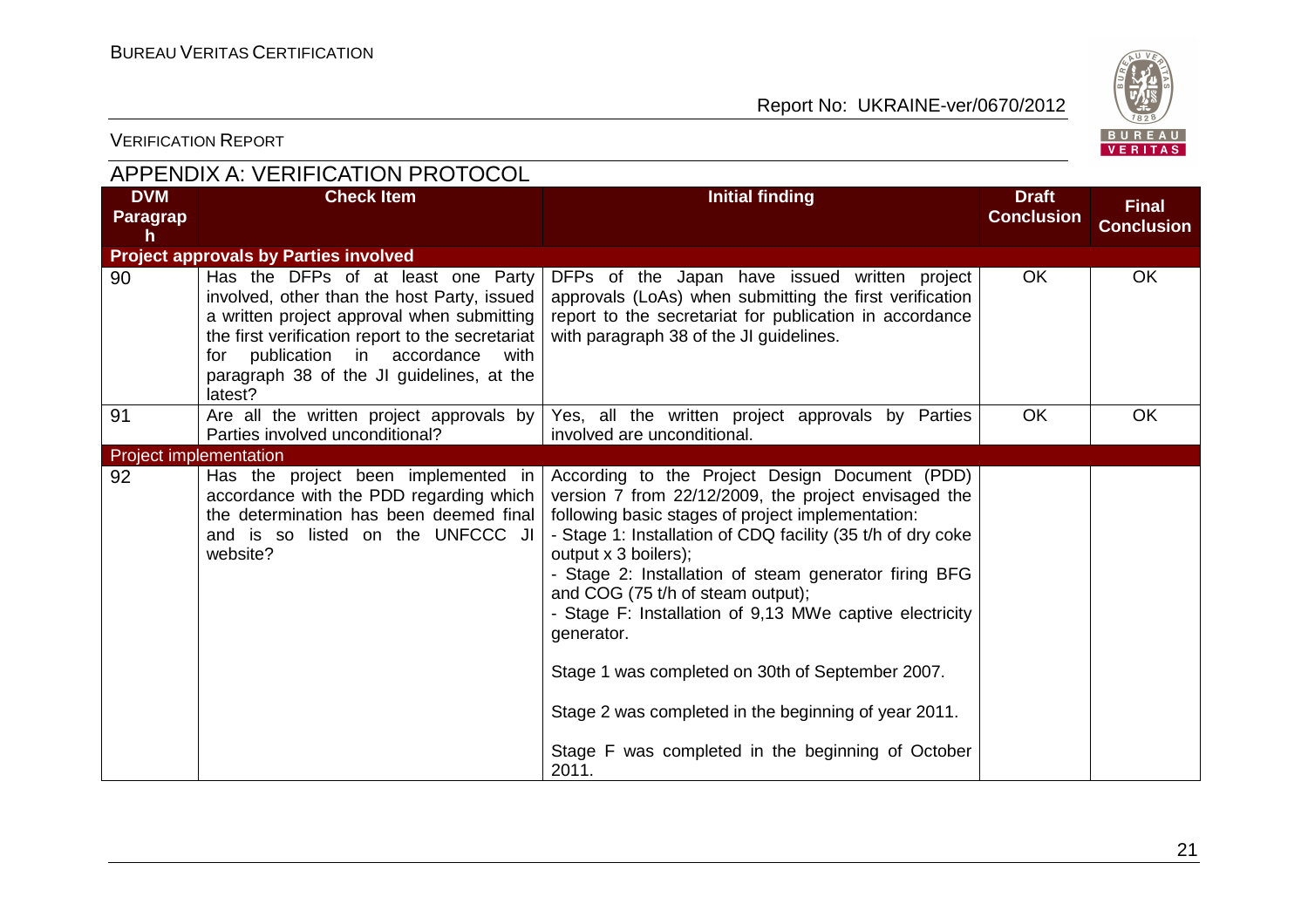



| <b>DVM</b><br><b>Paragrap</b><br>h. | <b>Check Item</b>                                                                                                                                                                                                                                                                                                             | <b>Initial finding</b>                                                                                                                                                                                                                                                                                                                        | <b>Draft</b><br><b>Conclusion</b> | <b>Final</b><br><b>Conclusion</b> |
|-------------------------------------|-------------------------------------------------------------------------------------------------------------------------------------------------------------------------------------------------------------------------------------------------------------------------------------------------------------------------------|-----------------------------------------------------------------------------------------------------------------------------------------------------------------------------------------------------------------------------------------------------------------------------------------------------------------------------------------------|-----------------------------------|-----------------------------------|
|                                     |                                                                                                                                                                                                                                                                                                                               | The delay in project implementation plan was caused<br>by financial and other factors such as construction<br>delay etc.                                                                                                                                                                                                                      |                                   |                                   |
|                                     |                                                                                                                                                                                                                                                                                                                               | <b>CAR 01.</b> Section 3 of the monitoring report includes<br>information that during the period of 01/01/2012 -<br>30/09/2012 some portions of steam were transported<br>with low pressure of 6 atm. Please provide information<br>regarding the period of 01/10/2012 - 31/12/2012 and<br>include this information to the monitoring report. | <b>CAR 01</b>                     | <b>OK</b>                         |
| 93                                  | What is the status of operation of the<br>project during the monitoring period?                                                                                                                                                                                                                                               | Monitoring report indicated the current status of the<br>project activity implementation. Based on provided<br>materials, there is known that all project equipments<br>were operational in the reporting period.                                                                                                                             | <b>OK</b>                         | <b>OK</b>                         |
|                                     | Compliance with monitoring plan                                                                                                                                                                                                                                                                                               |                                                                                                                                                                                                                                                                                                                                               |                                   |                                   |
| 94                                  | Did the monitoring occur in accordance<br>with the monitoring plan included in the<br>PDD regarding which the determination<br>has been deemed final and is so listed on<br>the UNFCCC JI website?                                                                                                                            | Yes, monitoring occurs in accordance with the<br>monitoring plan included in the PDD regarding which<br>the determination has been deemed final and verified<br>changes and is so listed on the UNFCCC JI website.                                                                                                                            | <b>OK</b>                         | <b>OK</b>                         |
| 95(a)                               | For calculating the emission reductions or<br>enhancements of net removals, were key<br>factors, e.g. those listed in 23 (b) (i)-(vii)<br>above, influencing the baseline emissions<br>or net removals and the activity level of the<br>project and the emissions or removals as<br>well as risks associated with the project | All key factors influencing the baseline emissions or net<br>removals and the activity level of the project and the<br>emissions or removals as well as risks associated with<br>the project were taken into account, as appropriate for<br>calculating the emission reductions or enhancements<br>of net removals.                           |                                   |                                   |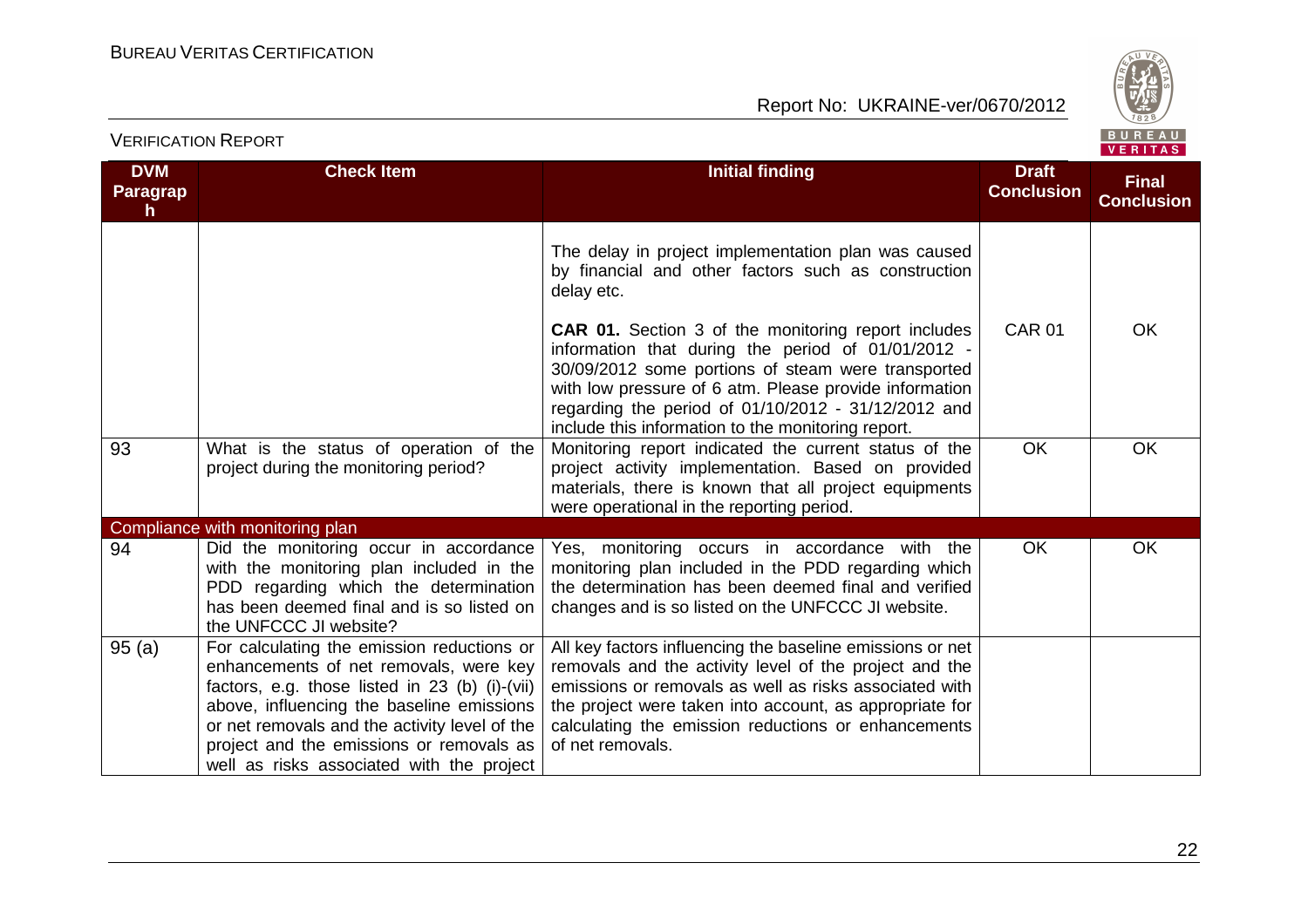

| <b>DVM</b><br><b>Paragrap</b><br>$\mathsf{h}$ | <b>Check Item</b>                                                                                                                                | <b>Initial finding</b>                                                                                                                                                                                                                                                                                                                                                                                                                                                                                                                                                             | <b>Draft</b><br><b>Conclusion</b> | <b>Final</b><br><b>Conclusion</b> |
|-----------------------------------------------|--------------------------------------------------------------------------------------------------------------------------------------------------|------------------------------------------------------------------------------------------------------------------------------------------------------------------------------------------------------------------------------------------------------------------------------------------------------------------------------------------------------------------------------------------------------------------------------------------------------------------------------------------------------------------------------------------------------------------------------------|-----------------------------------|-----------------------------------|
|                                               | taken into account, as appropriate?                                                                                                              | <b>CAR 02.</b> Please include correct monitoring period or<br>data regarding operation hours of CDQ facility in<br>section 3 of the monitoring report.<br>Indication<br>concerning the Leap year is more appropriate for the<br>previous monitoring periods.                                                                                                                                                                                                                                                                                                                       | <b>CAR 02</b>                     | OK                                |
| 95(b)                                         | Are data sources used for calculating<br>emission reductions or enhancements of<br>net removals clearly identified, reliable and<br>transparent? | The monitoring at PJSC "ALCHEVSKKOKS" and AISW<br>is conducted on monthly basis according to monitoring<br>plan.<br>The monitoring process at PJSC "ALCHEVSKKOKS"<br>and AISW is under the competence of Monitoring<br>equipment shops, Chief power-engineer departments<br>and Facility operation departments. The monitoring<br>was and is conducted on monthly basis according to<br>monitoring plan described in PDD. Two operational<br>managers at each plant are in charge for monitoring of                                                                                | <b>OK</b>                         | OK                                |
|                                               |                                                                                                                                                  | all project indicators.<br>All initial data on parameters monitored is received<br>from the monitoring equipment. The data and<br>parameters monitored are measured, collected, and<br>recorded with established frequency. All data are<br>recorded in hard copies (log books, journals) and,<br>partially, electronically in excel database. The data is<br>then archived by the Monitoring equipment shops,<br>Chief power-engineer departments and Facility<br>operation departments at the both Plants after they are<br>verified by controller and, finally, reported to the |                                   |                                   |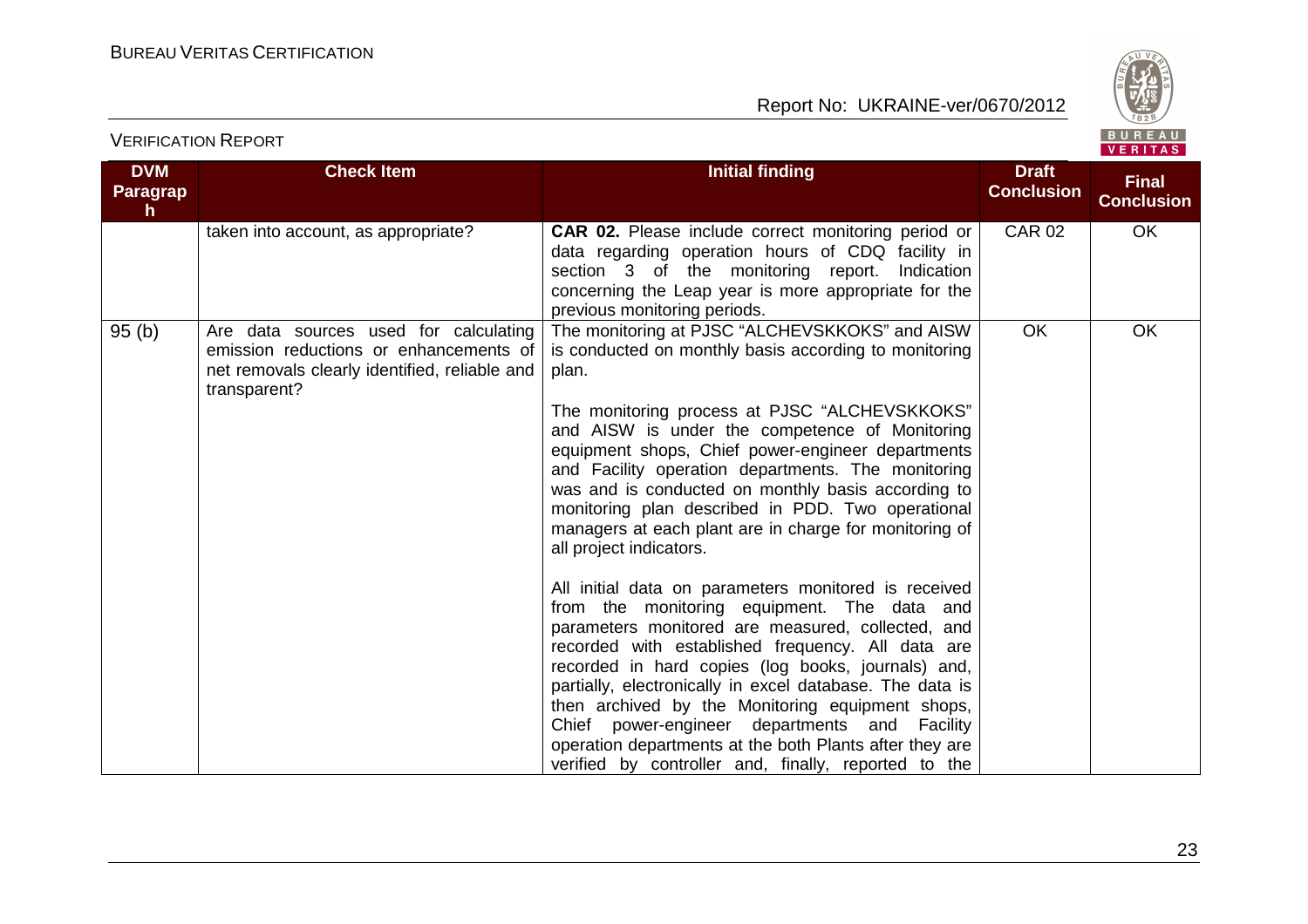

| <b>DVM</b><br>Paragrap | <b>Check Item</b>                                                                                                                                                                                                                                                 | <b>Initial finding</b>                                                                                                                                                                                                                                                                                                                   | <b>Draft</b><br><b>Conclusion</b> | <b>Final</b>      |
|------------------------|-------------------------------------------------------------------------------------------------------------------------------------------------------------------------------------------------------------------------------------------------------------------|------------------------------------------------------------------------------------------------------------------------------------------------------------------------------------------------------------------------------------------------------------------------------------------------------------------------------------------|-----------------------------------|-------------------|
| h.                     |                                                                                                                                                                                                                                                                   |                                                                                                                                                                                                                                                                                                                                          |                                   | <b>Conclusion</b> |
|                        |                                                                                                                                                                                                                                                                   | direction of both Plants. Approved initial data is then<br>reported in the monthly reports of the PJSC<br>"ALCHEVSKKOKS" and AISW.                                                                                                                                                                                                       |                                   |                   |
|                        |                                                                                                                                                                                                                                                                   | After that, the project developer compiles monthly<br>reports from both Plants into a monitoring report.                                                                                                                                                                                                                                 |                                   |                   |
| 95(c)                  | Are emission factors, including default<br>emission factors, if used for calculating the<br>emission reductions or enhancements of<br>net removals, selected by carefully<br>balancing accuracy and reasonableness,<br>and appropriately justified of the choice? | Emission factors, including default emission factors, if<br>used for calculating the emission reductions or<br>enhancements of net removals, selected by carefully<br>balancing accuracy and reasonableness, and<br>appropriately justified of the choice.                                                                               | <b>OK</b>                         | OK                |
| 95(d)                  | Is the calculation of emission reductions or<br>enhancements of net removals based on<br>conservative assumptions and the most<br>plausible scenarios in a transparent<br>manner?                                                                                 | The calculation of emission reductions is based on<br>conservative assumptions and the most plausible<br>scenarios in a transparent manner. As a result of<br>documents revision, all data connected with estimation<br>of emission reduction are consistent through the<br>Monitoring report and excel spreadsheet with<br>calculation. |                                   |                   |
|                        |                                                                                                                                                                                                                                                                   | <b>CAR 03.</b> Emission reductions calculation excel<br>spreadsheet mistakenly mentions year 2013 and also<br>pages in excel file are entitled "3rd quarter 2012".<br>Please make following amendments.                                                                                                                                  | <b>CAR 03</b>                     | OK                |
|                        | Applicable to JI SSC projects only                                                                                                                                                                                                                                |                                                                                                                                                                                                                                                                                                                                          |                                   |                   |
| 96                     | Is the relevant threshold to be classified as<br>JI SSC project not exceeded during the<br>monitoring period on an annual average                                                                                                                                 | N/a                                                                                                                                                                                                                                                                                                                                      | N/a                               | N/a               |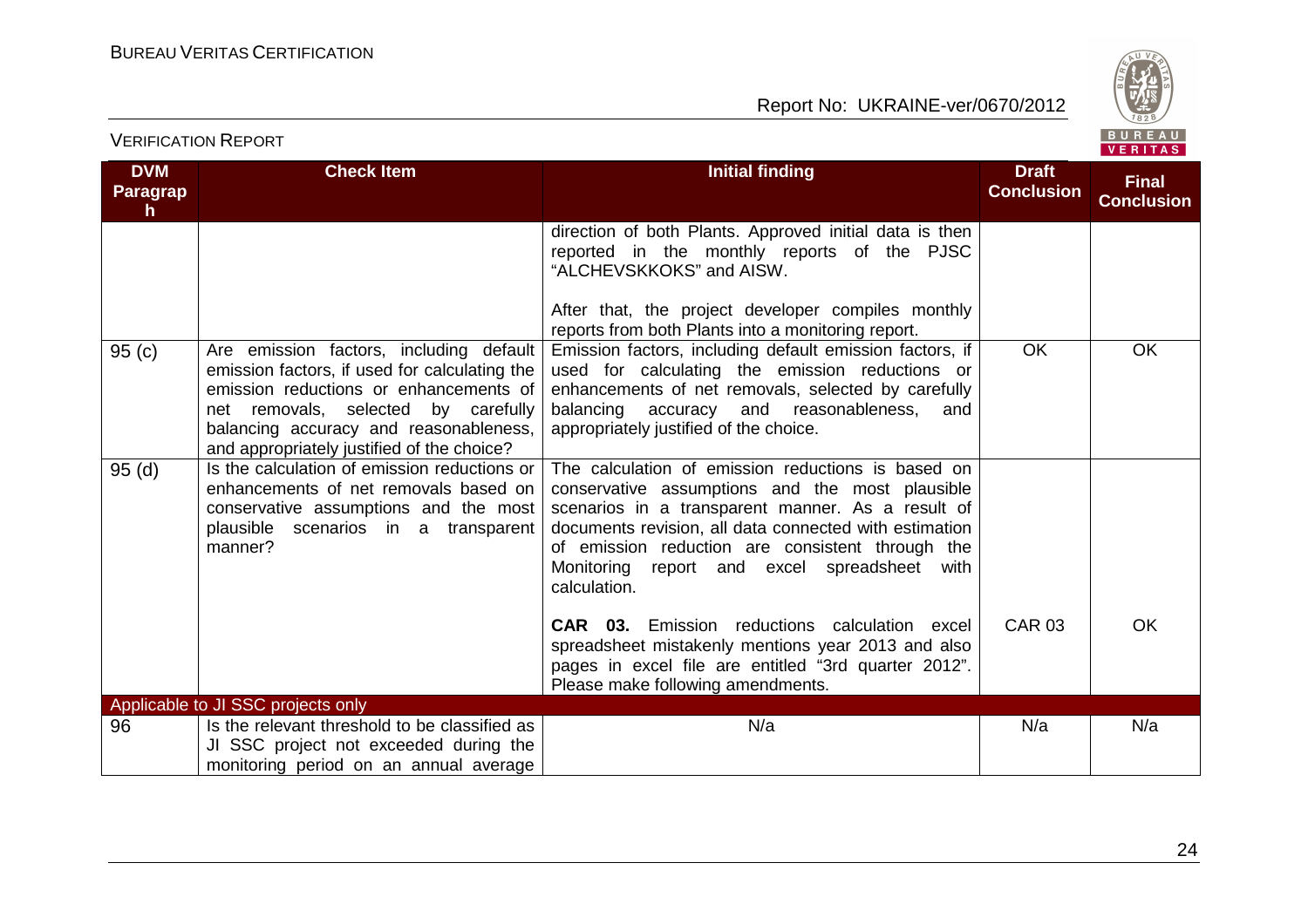

|                                     |                                                                                                                                                                                                                                                                                                                                            |                                                                                                           |                                   | <b>VENIIAS</b>                    |
|-------------------------------------|--------------------------------------------------------------------------------------------------------------------------------------------------------------------------------------------------------------------------------------------------------------------------------------------------------------------------------------------|-----------------------------------------------------------------------------------------------------------|-----------------------------------|-----------------------------------|
| <b>DVM</b><br><b>Paragrap</b><br>h. | <b>Check Item</b>                                                                                                                                                                                                                                                                                                                          | <b>Initial finding</b>                                                                                    | <b>Draft</b><br><b>Conclusion</b> | <b>Final</b><br><b>Conclusion</b> |
|                                     | basis?<br>If the threshold is exceeded, is the<br>emission<br>reduction<br>maximum<br>level<br>estimated in the PDD for the JI SSC<br>project or the bundle for the monitoring<br>period determined?                                                                                                                                       |                                                                                                           |                                   |                                   |
|                                     | Applicable to bundled JI SSC projects only                                                                                                                                                                                                                                                                                                 |                                                                                                           |                                   |                                   |
| 97(a)                               | Has the composition of the bundle not<br>changed from that is stated in F-JI-<br><b>SSCBUNDLE?</b>                                                                                                                                                                                                                                         | N/a                                                                                                       | N/a                               | N/a                               |
| 97(b)                               | If the determination was conducted on the<br>basis of an overall monitoring plan, have<br>the project participants submitted a<br>common monitoring report?                                                                                                                                                                                | N/a                                                                                                       | N/a                               | N/a                               |
| 98                                  | If the monitoring is based on a monitoring<br>plan that provides for overlapping<br>monitoring periods, are the monitoring<br>periods per component of the project<br>clearly specified in the monitoring report?<br>Do the monitoring periods not overlap with<br>those for which verifications were already<br>deemed final in the past? | N/a                                                                                                       | N/a                               | N/a                               |
|                                     | Revision of monitoring plan                                                                                                                                                                                                                                                                                                                |                                                                                                           |                                   |                                   |
|                                     | Applicable only if monitoring plan is revised by project participant                                                                                                                                                                                                                                                                       |                                                                                                           |                                   |                                   |
| 99(a)                               | appropriate justification for the proposed<br>revision?                                                                                                                                                                                                                                                                                    | Did the project participants provide an During this verification monitoring plan has not been<br>revised. | N/a                               | N/a                               |
| 99(b)                               | Does the proposed revision improve the                                                                                                                                                                                                                                                                                                     | N/a                                                                                                       | N/a                               | N/a                               |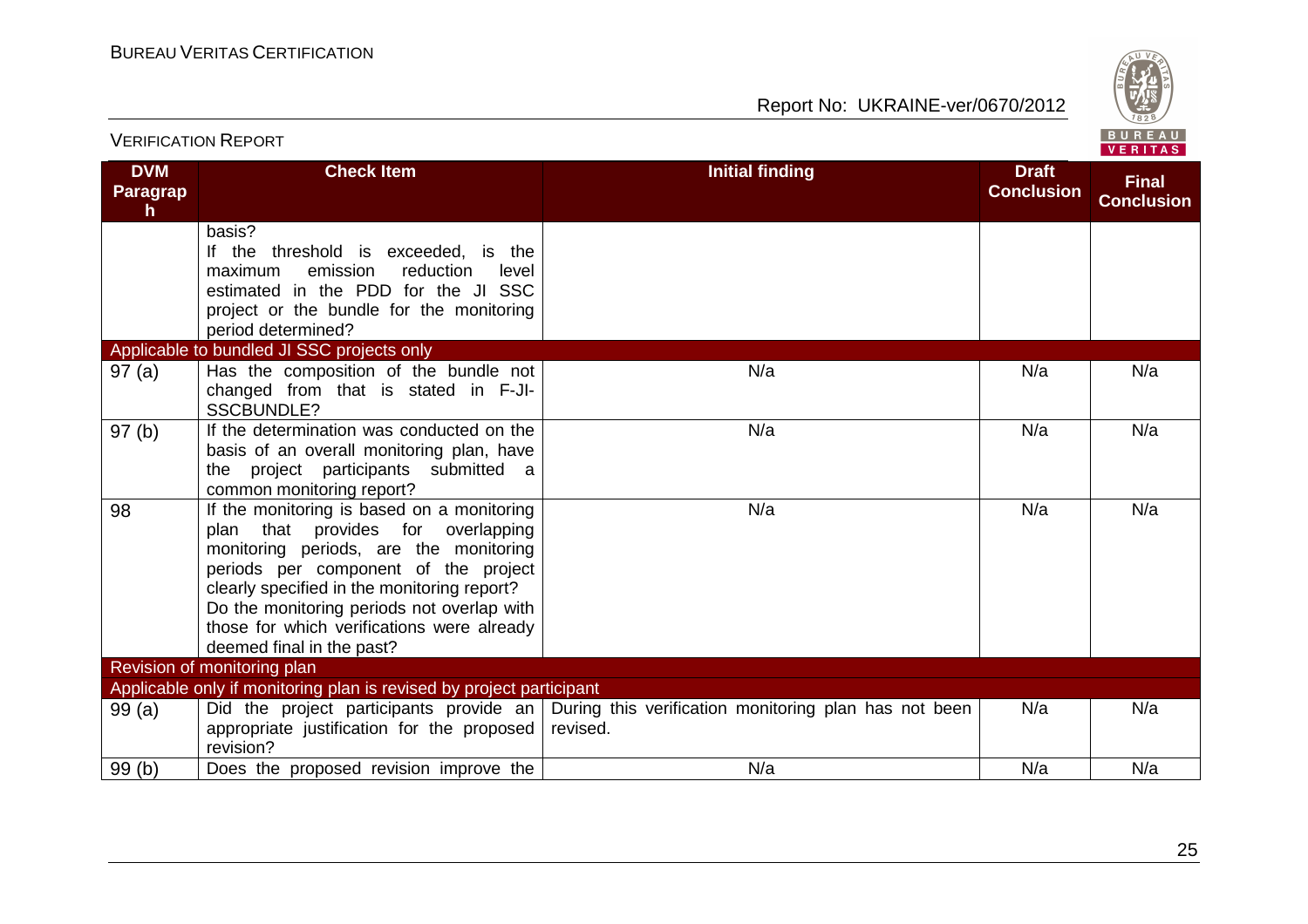

| <b>VERIFICATION REPORT</b>  |                                                                                                                                                                                                                                                 |                                                                                                                                                                                                                                                                                                                                                                                                                                                                                                                                     |                                   | BUREAU<br>VERITAS                 |
|-----------------------------|-------------------------------------------------------------------------------------------------------------------------------------------------------------------------------------------------------------------------------------------------|-------------------------------------------------------------------------------------------------------------------------------------------------------------------------------------------------------------------------------------------------------------------------------------------------------------------------------------------------------------------------------------------------------------------------------------------------------------------------------------------------------------------------------------|-----------------------------------|-----------------------------------|
| <b>DVM</b><br>Paragrap<br>h | <b>Check Item</b>                                                                                                                                                                                                                               | <b>Initial finding</b>                                                                                                                                                                                                                                                                                                                                                                                                                                                                                                              | <b>Draft</b><br><b>Conclusion</b> | <b>Final</b><br><b>Conclusion</b> |
|                             | accuracy and/or applicability of information<br>collected<br>compared<br>to the<br>original<br>without<br>changing<br>monitoring<br>plan<br>conformity with the relevant rules and<br>regulations for the establishment of<br>monitoring plans? |                                                                                                                                                                                                                                                                                                                                                                                                                                                                                                                                     |                                   |                                   |
| Data management             |                                                                                                                                                                                                                                                 |                                                                                                                                                                                                                                                                                                                                                                                                                                                                                                                                     |                                   |                                   |
| 101(a)                      | Is the implementation of data collection<br>procedures<br>accordance<br>with the<br>in<br>monitoring<br>plan, including the quality<br>control and quality assurance procedures?                                                                | Procedures of data collection are implemented in<br>compliance with the approved monitoring plan.<br>Monitoring data of the project is monitored in<br>compliance with scheduled frequency approved in the<br>developed monitoring plan and monitoring procedure.<br>Training logbook and results of operator training were<br>presented to the verification team during the site visit.<br>Position and roles of person in the GHG data<br>management process are defined in the monitoring<br>report and are implemented on-site. | <b>OK</b>                         | <b>OK</b>                         |
| 101(b)                      | Is the function of the monitoring equipment,<br>including its calibration status, is in order?                                                                                                                                                  | All monitoring equipments have calibration. It is<br>calibrated with periodic frequency (passport states the<br>calibration frequency for every device) according to the<br>national regulations.<br>During site visit verifiers received and reviewed<br>passports and/or certificates on calibration of all<br>measurement equipments.                                                                                                                                                                                            | $\overline{OK}$                   | OK                                |
| 101 (c)                     | Are the evidence and records used for the<br>maintained in a traceable<br>monitoring<br>manner?                                                                                                                                                 | Data collection are clearly defined in the monitoring<br>report and are implemented on-site.                                                                                                                                                                                                                                                                                                                                                                                                                                        | <b>OK</b>                         | OK                                |
| $101$ (d)                   |                                                                                                                                                                                                                                                 | Is the data collection and management   The data collection and management system for the                                                                                                                                                                                                                                                                                                                                                                                                                                           |                                   |                                   |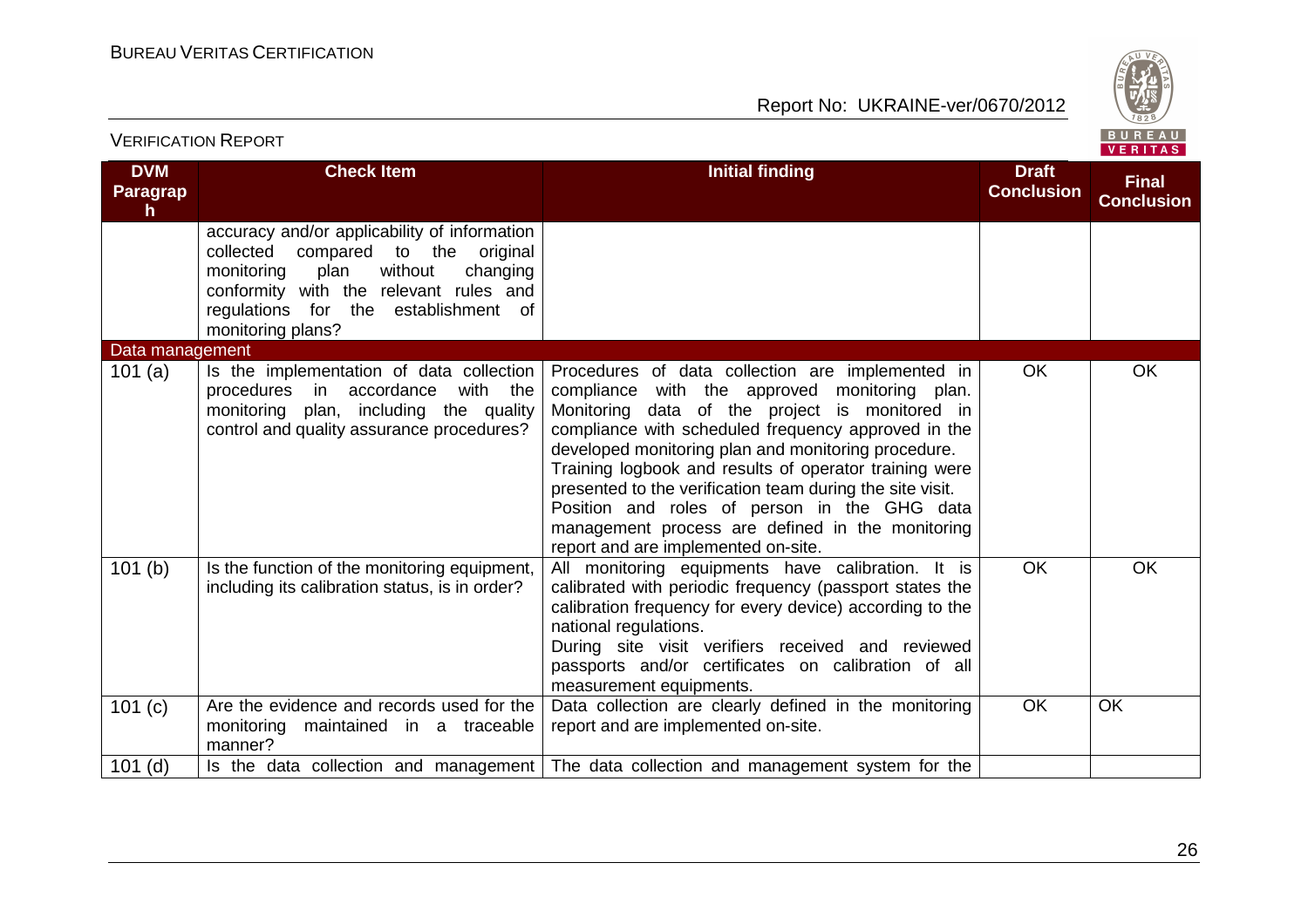



| <b>DVM</b><br>Paragrap<br>$\mathsf{h}$ | <b>Check Item</b>                                                                                                                                     | <b>Initial finding</b>                                                                                                                                                                                                                                                                  | <b>Draft</b><br><b>Conclusion</b> | <b>Final</b><br><b>Conclusion</b> |
|----------------------------------------|-------------------------------------------------------------------------------------------------------------------------------------------------------|-----------------------------------------------------------------------------------------------------------------------------------------------------------------------------------------------------------------------------------------------------------------------------------------|-----------------------------------|-----------------------------------|
|                                        | system for the project in accordance with<br>the monitoring plan?                                                                                     | project is in accordance with the approved monitoring<br>plan. Implementation of monitoring system was<br>checked through site visit, and concluded that<br>monitoring system is completely in accordance with the<br>monitoring plan. This fact is also confirmed by the<br>documents. |                                   |                                   |
|                                        |                                                                                                                                                       | <b>CAR 04.</b> Please provide documents that prove<br>conduction of staff training during the 4th quarter of<br>2012.                                                                                                                                                                   | <b>CAR 04</b>                     | <b>OK</b>                         |
|                                        | Verification regarding programs of activities (additional elements for assessment)                                                                    |                                                                                                                                                                                                                                                                                         |                                   |                                   |
| 102                                    | Is any JPA that has not been added to the<br>JI PoA not verified?                                                                                     | N/A                                                                                                                                                                                                                                                                                     | N/A                               | N/A                               |
| 103                                    | Is the verification based on the monitoring<br>reports of all JPAs to be verified?                                                                    | N/A                                                                                                                                                                                                                                                                                     | N/A                               | N/A                               |
| 103                                    | Does the verification ensure the accuracy<br>and conservativeness of the emission<br>reductions or enhancements of removals<br>generated by each JPA? | N/A                                                                                                                                                                                                                                                                                     | N/A                               | N/A                               |
| 104                                    | Does the monitoring period not overlap<br>with previous monitoring periods?                                                                           | N/A                                                                                                                                                                                                                                                                                     | N/A                               | N/A                               |
| 105                                    | If the AIE learns of an erroneously included<br>JPA, has the AIE informed the JISC of its<br>findings in writing?                                     | N/A                                                                                                                                                                                                                                                                                     | N/A                               | N/A                               |
|                                        | Applicable to sample-based approach only                                                                                                              |                                                                                                                                                                                                                                                                                         |                                   |                                   |
| 106                                    | Does the sampling plan prepared by the<br>AIE:<br>(a) Describe its sample selection, taking                                                           | N/A                                                                                                                                                                                                                                                                                     | N/A                               | N/A                               |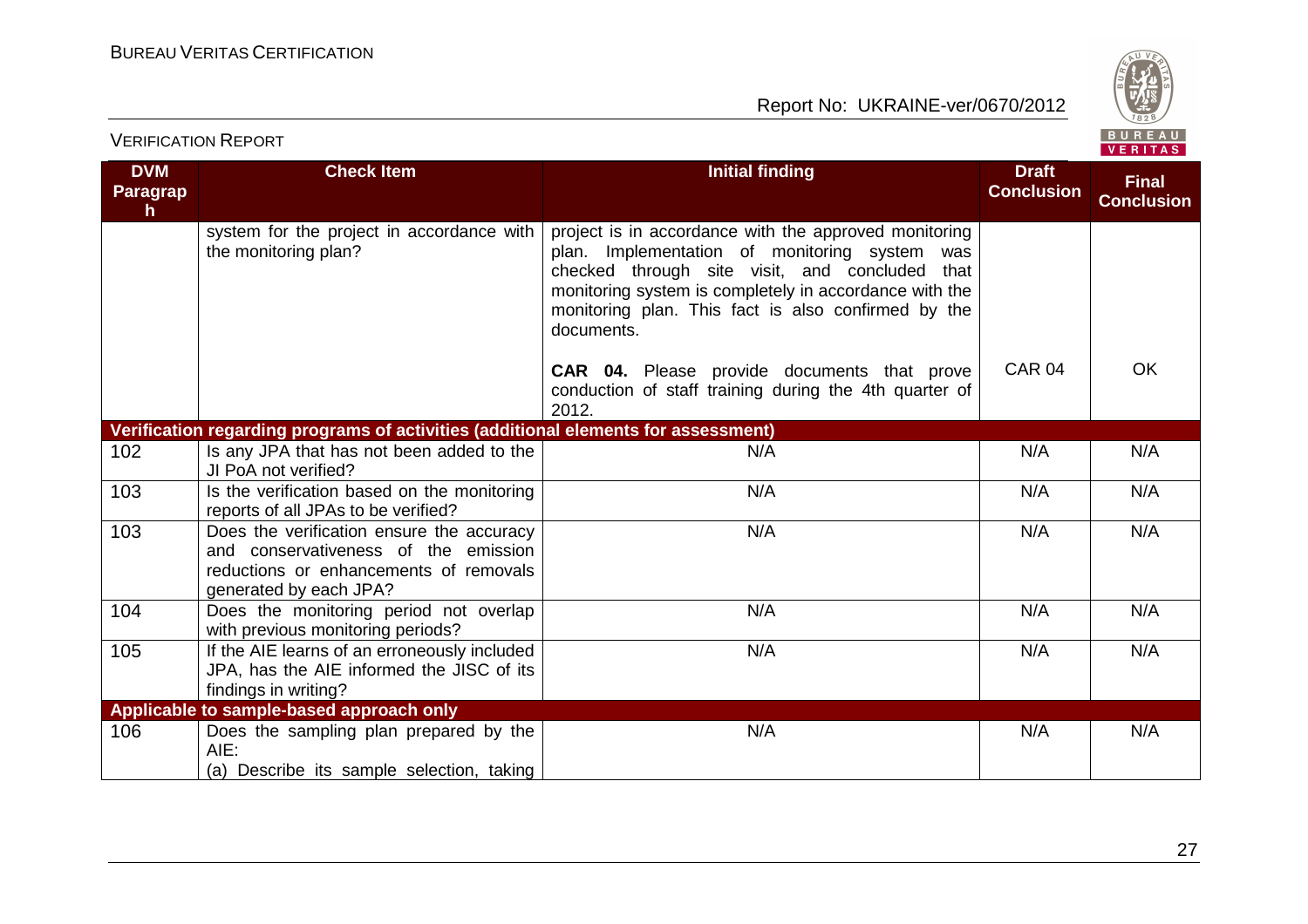

| <b>DVM</b><br><b>Paragrap</b><br>$\mathsf{h}$ | <b>Check Item</b>                                                                                                                                                                                                                                                                                                                                                                                                                                                                                                                                                                                                                                                                                                                                                                               | <b>Initial finding</b> | <b>Draft</b><br><b>Conclusion</b> | <b>Final</b><br><b>Conclusion</b> |
|-----------------------------------------------|-------------------------------------------------------------------------------------------------------------------------------------------------------------------------------------------------------------------------------------------------------------------------------------------------------------------------------------------------------------------------------------------------------------------------------------------------------------------------------------------------------------------------------------------------------------------------------------------------------------------------------------------------------------------------------------------------------------------------------------------------------------------------------------------------|------------------------|-----------------------------------|-----------------------------------|
|                                               | into<br>account that:<br>(i) For each verification that uses a<br>sample-based approach, the sample<br>shall<br>be<br>sufficiently<br>selection<br>representative of the JPAs in the JI PoA<br>such extrapolation to all JPAs identified<br>for that verification is reasonable, taking<br>into account differences among the<br>characteristics of JPAs, such as:<br>- The types of JPAs;<br>- The complexity of the applicable<br>technologies and/or measures used;<br>- The geographical location of each<br>JPA:<br>- The amounts of expected emission<br>reductions of the JPAs being verified;<br>- The number of JPAs for which<br>emission reductions are being verified;<br>- The length of monitoring periods of<br>the JPAs being verified; and<br>- The samples selected for prior |                        |                                   |                                   |
| 107                                           | verifications, if any?<br>Is the sampling plan ready for publication<br>through the secretariat along with the<br>verification<br>report<br>and<br>supporting<br>documentation?                                                                                                                                                                                                                                                                                                                                                                                                                                                                                                                                                                                                                 | N/A                    | N/A                               | N/A                               |
| 108                                           | Has the AIE made site inspections of at                                                                                                                                                                                                                                                                                                                                                                                                                                                                                                                                                                                                                                                                                                                                                         | N/A                    | N/A                               | N/A                               |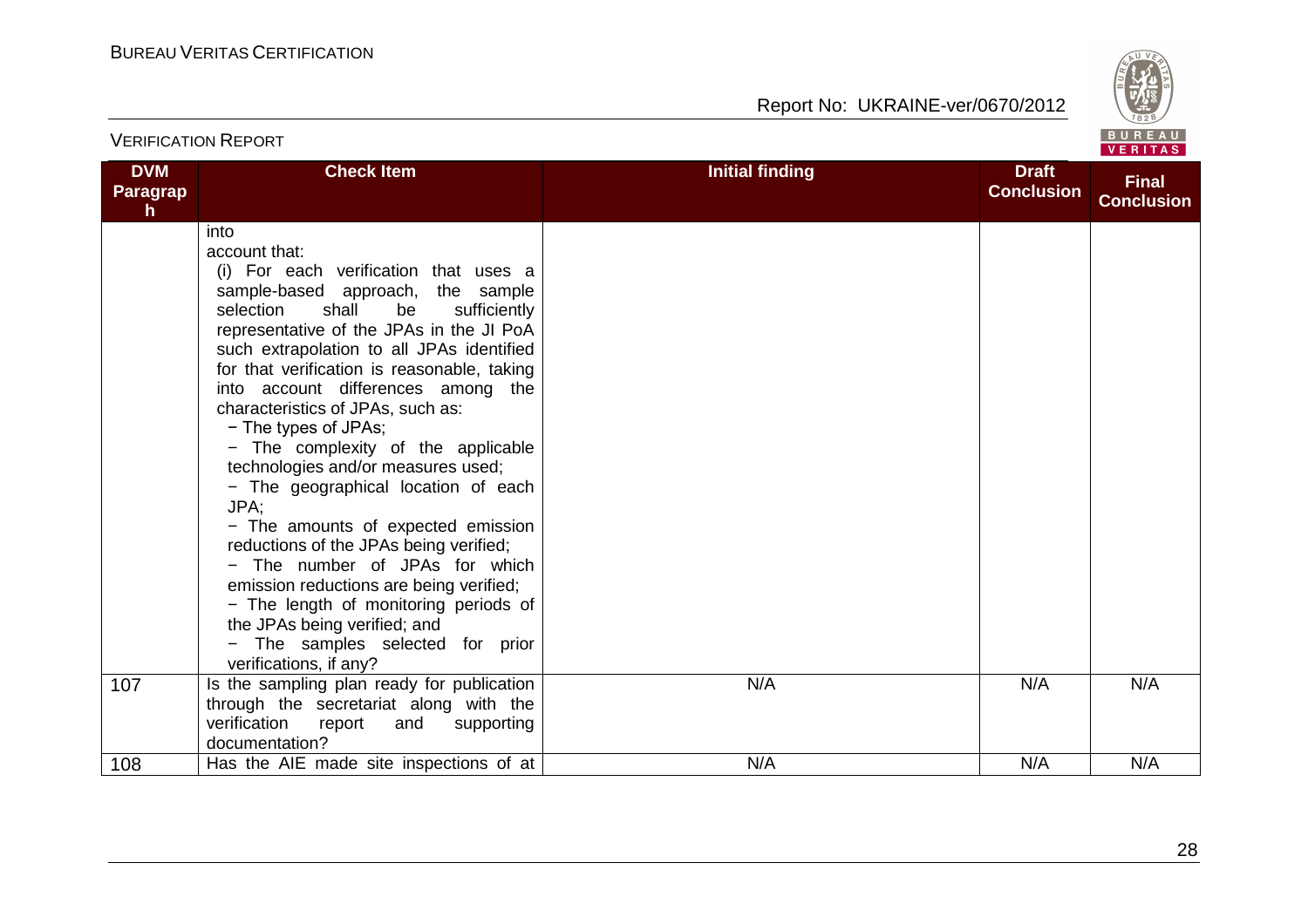

| <b>VERIFICATION REPORT</b>          |                                                                                                                                                                                                                                                                                                                                      |                        |                                   |                                   |
|-------------------------------------|--------------------------------------------------------------------------------------------------------------------------------------------------------------------------------------------------------------------------------------------------------------------------------------------------------------------------------------|------------------------|-----------------------------------|-----------------------------------|
| <b>DVM</b><br><b>Paragrap</b><br>h. | <b>Check Item</b>                                                                                                                                                                                                                                                                                                                    | <b>Initial finding</b> | <b>Draft</b><br><b>Conclusion</b> | <b>Final</b><br><b>Conclusion</b> |
|                                     | least the square root of the number of total<br>JPAs, rounded to the upper whole<br>number? If the AIE makes no site<br>inspections or fewer site inspections than<br>the square root of the number of total<br>JPAs, rounded to the upper whole number,<br>then does the AIE provide a reasonable<br>explanation and justification? |                        |                                   |                                   |
| 109                                 | the sampling plan available for<br>ls.<br>submission to the secretariat for the JISC.s<br>ex ante assessment? (Optional)                                                                                                                                                                                                             | N/A                    | N/A                               | N/A                               |
| 110                                 | If the AIE learns of a fraudulently included<br>JPA, a fraudulently monitored JPA or an<br>inflated number of emission reductions<br>claimed in a JI PoA, has the AIE informed<br>the JISC of the fraud in writing?                                                                                                                  | N/A                    | N/A                               | N/A                               |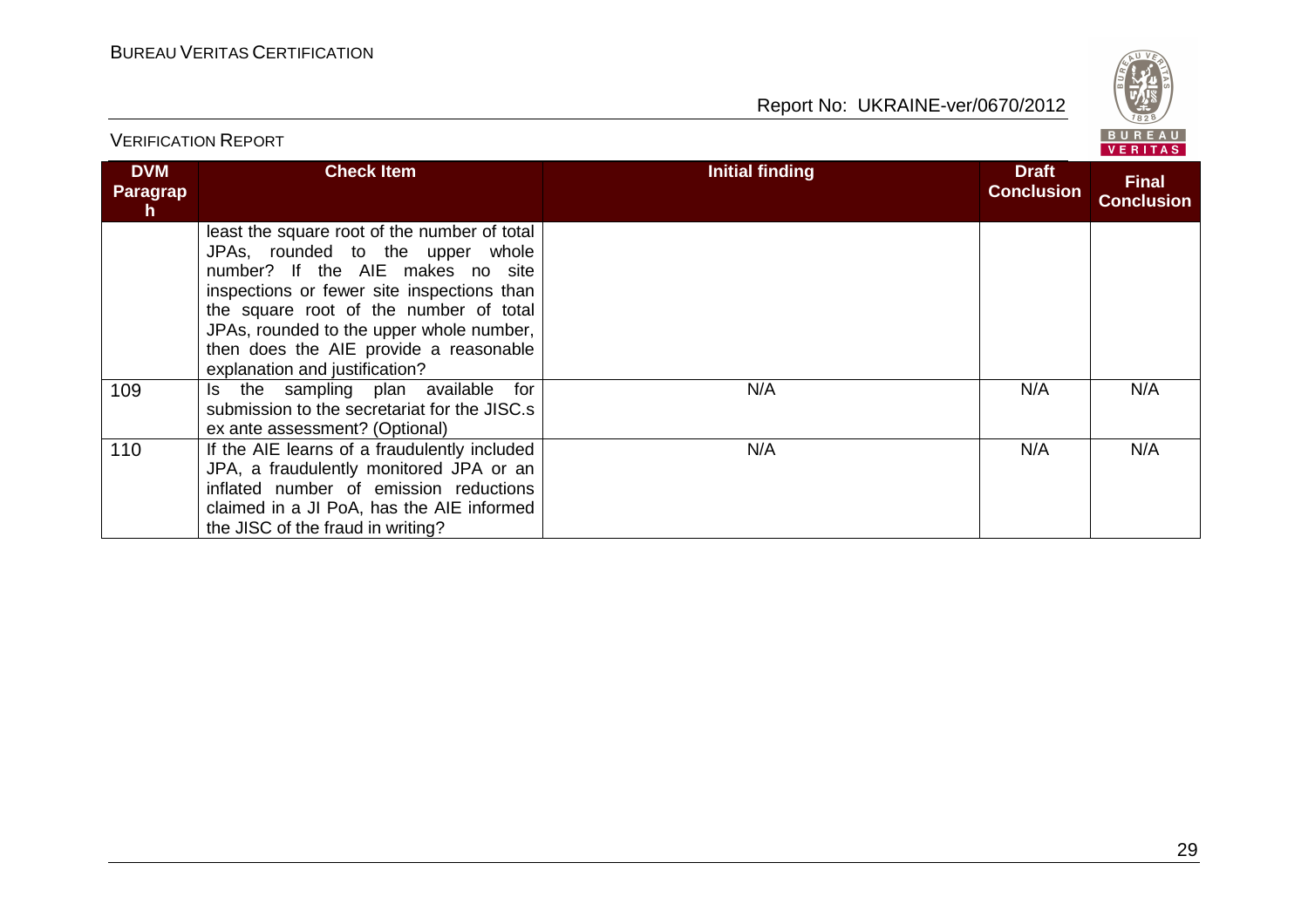

## VERIFICATION REPORT

#### **Table 2 Resolution of Corrective Action and Clarification Requests**

| Draft report clarifications<br>corrective action<br>and<br>requests by validation team                                                                                                                                                                                                                                                       | Ref.<br>to<br>checklist<br>question<br>in table 1 | Summary of project participant response                                                                                                                                                                           | Verification team conclusion                                            |
|----------------------------------------------------------------------------------------------------------------------------------------------------------------------------------------------------------------------------------------------------------------------------------------------------------------------------------------------|---------------------------------------------------|-------------------------------------------------------------------------------------------------------------------------------------------------------------------------------------------------------------------|-------------------------------------------------------------------------|
| CAR 01. Section 3 of the monitoring report<br>includes information that during the period of<br>01/01/2012 - 30/09/2012 some portions of<br>steam were transported with low pressure of<br>6 atm. Please provide information regarding<br>the period of 01/10/2012 - 31/12/2012 and<br>include this information to the monitoring<br>report. | 92                                                | Information<br>regarding<br>steam<br>method during the<br>transportation<br>period of 01/10/2012 - 31/12/2012 is<br>now included. Please see modified<br>MR.                                                      | The MR has been corrected.<br>CAR 01 is closed.                         |
| <b>CAR 02.</b> Please include correct monitoring<br>period or data regarding operation hours of<br>CDQ facility in section 3 of the monitoring<br>report. Indication concerning the Leap year is<br>more appropriate for the previous monitoring<br>periods.                                                                                 | 95(a)                                             | Correct data regarding CDQ operation<br>hours during this monitoring period is<br>provided in page 14 of the MR. The<br>paragraph concerning the Leap year<br>is excluded from the MR. Please see<br>modified MR. | The MR has been corrected.<br>CAR 02 is closed.                         |
| <b>CAR 03.</b> Emission reductions calculation<br>excel spreadsheet mistakenly mentions year<br>2013 and also pages in excel file are entitled<br>"3rd quarter 2012". Please make following<br>amendments.                                                                                                                                   | 95(d)                                             | mistakes<br>All<br>corrected,<br>are<br>now<br>please see modified MR.                                                                                                                                            | The calculation spreadsheet<br>has been corrected. CAR 03 is<br>closed. |